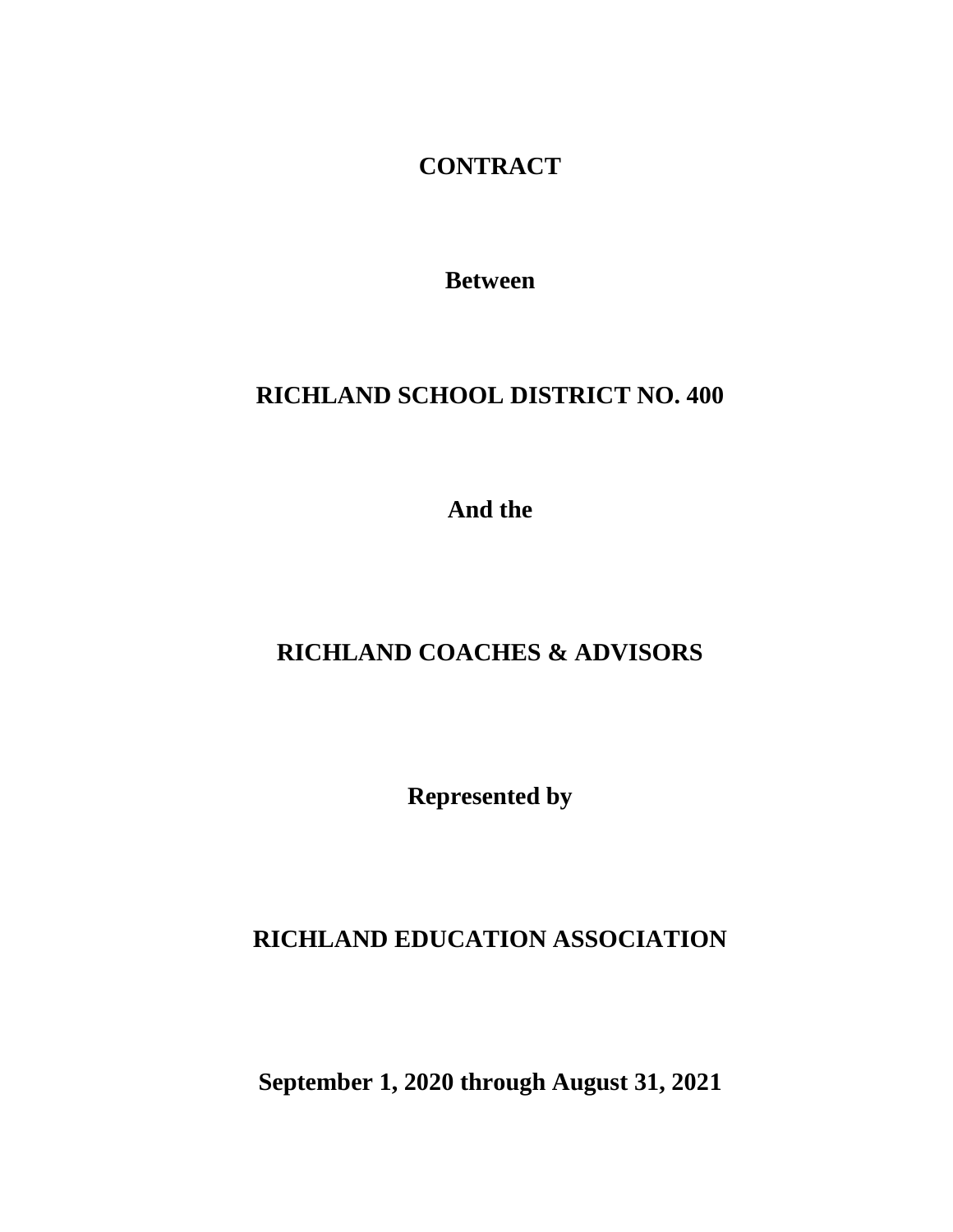### **TABLE OF CONTENTS**

| <b>Article</b>    | <b>Section</b> | <b>Topic</b>                                        | Page(s)        |  |  |
|-------------------|----------------|-----------------------------------------------------|----------------|--|--|
|                   |                |                                                     |                |  |  |
|                   |                | Preamble                                            | 3              |  |  |
|                   |                |                                                     |                |  |  |
|                   | 1              | <b>Exclusive Recognition</b>                        | 3              |  |  |
|                   | $\overline{c}$ | Viability of Signed Agreements                      | 3              |  |  |
|                   | 3              | Conformity to Law-Savings Clause                    | $\overline{3}$ |  |  |
|                   | $\overline{4}$ | Status of the Agreement                             | $\overline{3}$ |  |  |
| I                 | 5              | <b>Contract Compliance</b>                          | $3-4$          |  |  |
| Administration    | 6              | Printing and Distribution of Agreement              | $\overline{4}$ |  |  |
|                   | 7              | Maintenance of Benefits                             | $\overline{4}$ |  |  |
|                   | 8              | Agreement/Administration/Interpretation             | $\overline{4}$ |  |  |
|                   | 9              | <b>Management Rights</b>                            | $\overline{4}$ |  |  |
|                   |                |                                                     |                |  |  |
| $\mathbf{I}$      | 1              | <b>Payroll Deductions</b>                           | $4 - 5$        |  |  |
| <b>Business</b>   | $\overline{2}$ | <b>Association Rights</b>                           | $\overline{5}$ |  |  |
|                   |                |                                                     |                |  |  |
|                   | $\mathbf{1}$   | <b>Employment of Employees</b>                      | 5              |  |  |
|                   | $\overline{c}$ | Right to Join and Support Association               | $\overline{5}$ |  |  |
|                   | 3              | <b>Right to Due Process</b>                         | $5-6$          |  |  |
|                   | $\overline{4}$ | <b>Personnel Files</b>                              | $6 - 7$        |  |  |
|                   | 5              | <b>Complaint Procedures</b>                         | $\overline{7}$ |  |  |
|                   | 6              | <b>Evaluation Procedures</b>                        | $7 - 8$        |  |  |
| III               | 7              | <b>Unsatisfactory Evaluations</b>                   | $8-9$          |  |  |
| Personnel         | 8              | Renewal and Non-Renewal                             | $9-10$         |  |  |
|                   | 9              | <b>Grievance Procedure</b>                          | $10-12$        |  |  |
|                   | 10             | Loss of Position(s) Due to Program Reduction(s)     | 12             |  |  |
|                   | 11             | <b>Position Openings</b>                            | $12-13$        |  |  |
|                   | 12             | <b>Employee Protection</b>                          | $13 - 14$      |  |  |
|                   | 13             | Training/Inservice                                  | $14 - 15$      |  |  |
|                   | 14             | <b>Supplemental Salary Determination/Placements</b> | $15 - 17$      |  |  |
|                   | 15             | Leaves                                              | $17 - 18$      |  |  |
|                   |                |                                                     |                |  |  |
| IV                | 1              | <b>Student Discipline</b>                           | 18-19          |  |  |
| Discipline        | $\mathbf{2}$   | <b>District Discipline</b>                          | 19             |  |  |
|                   | 3              | <b>Mandatory Meetings</b>                           | 19             |  |  |
|                   |                |                                                     |                |  |  |
| V                 | $\mathbf{1}$   | <b>Duration of Contract</b>                         | 19             |  |  |
|                   |                |                                                     |                |  |  |
|                   | A              | Salary Schedule (Coaches) 2020-2021                 | 20             |  |  |
|                   | $\, {\bf B}$   | Salary Schedule (Advisors) 2020-2021                | 21             |  |  |
|                   | $\mathsf{C}$   | <b>Head Coach Evaluation Form</b>                   | 22             |  |  |
| <b>APPENDICES</b> | D              | <b>Assistant Coach Evaluation Form</b>              | 23             |  |  |
|                   | ${\bf E}$      | <b>Activity Evaluation Forms</b>                    | $24 - 25$      |  |  |
|                   | F              | Athletic/Activity Director Evaluation Form          | 26             |  |  |
|                   | G              | COVID-19/Bargaining MOU                             | 27-28          |  |  |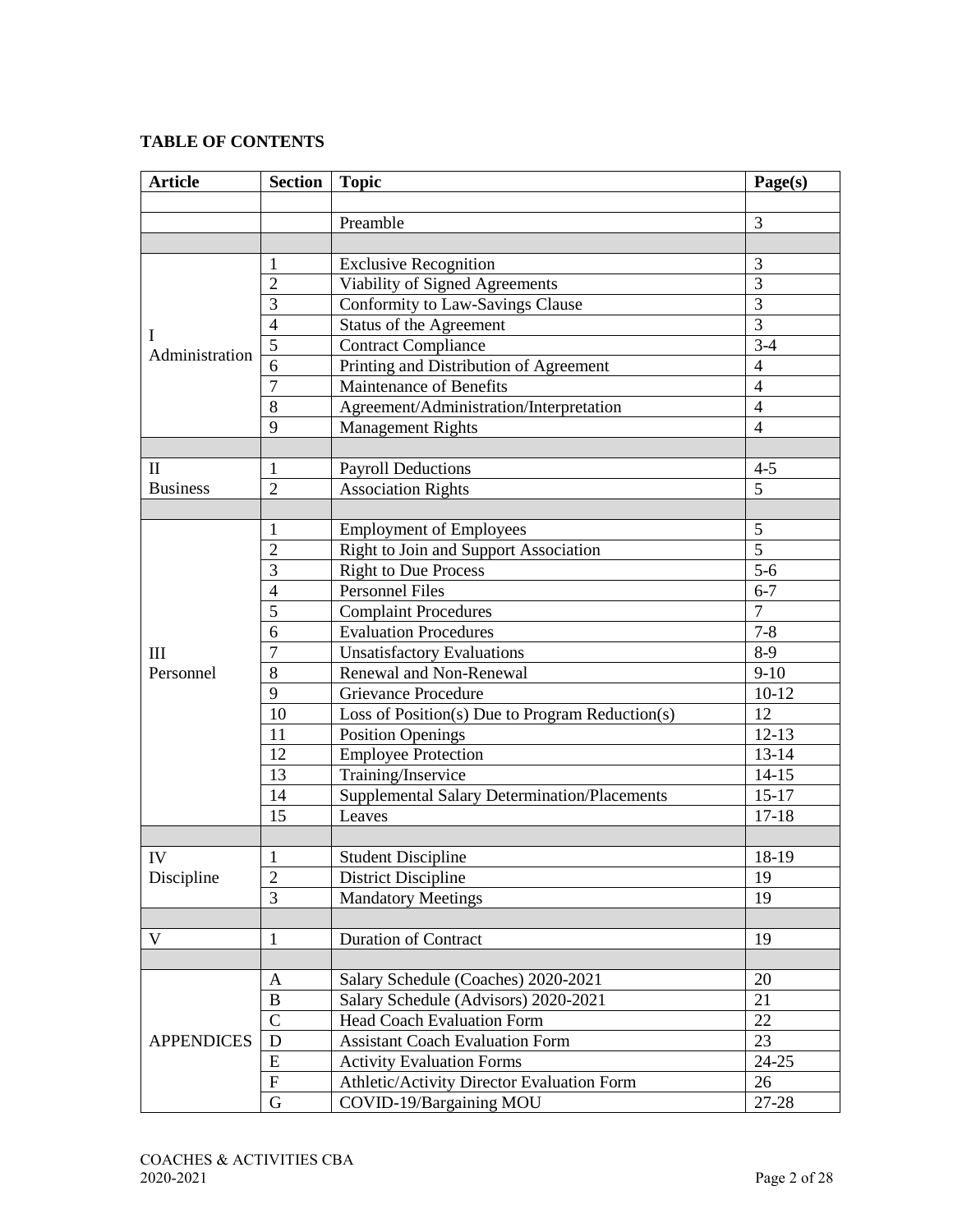## **PREAMBLE**

- 1 In order to effectuate the provisions of RCW 41.56, the Public Employees' Collective Bargaining Act 2 (hereinafter the Act); and to set forth prescribed rights with respect to wages, hours, terms and condition<br>3 of employment of the extra-curricular/coaching employees of the Richland School District. 3 of employment of the extra-curricular/coaching employees of the Richland School District.
- 
- $\frac{4}{5}$ 5 **ARTICLE I - ADMINISTRATION**
- 6 A. This agreement is made and entered into by and between the Richland School District No. 400 7 Board of Directors, hereinafter called the "Board" and the Richland Education Association, 8 168 8 herelian after called the "Association". The signatures shall be the sole parties to this agreement. This agreement was horizontal in accordance with RCW 41.59 the educational employment relations. 9 agreement was bargained in accordance with RCW 41.59, the educational employment relations act. act.
- 11

## 12 **SECTION 1: EXCLUSIVE RECOGNITION**<br>13 A. The Board hereby recognizes the Association

- A. The Board hereby recognizes the Association as the sole and exclusive bargaining representative 14 for all personnel holding supplemental contracts which do not require teacher certification and are 15 usually referred to as "extra-curricular" contracts, whether under contract or on leave employed by 16 the Board. This bargaining unit shall consist of all employees who work under a supplemental 17 contract for thirty (30) days or more in any twelve (12) month period. The bargaining unit shall not include positions that require professional teacher certification or administrators. include positions that require professional teacher certification or administrators.
- $\frac{19}{20}$ 20 B. The term "employee" when used hereinafter in the Agreement shall refer to all employees represented by the Association in the bargaining unit as defined. represented by the Association in the bargaining unit as defined.
- $rac{22}{23}$ 23 C. Sole and exclusive rights as used herein are defined as the rights provided through this Agreement to the Association and such rights shall not be granted to any rival or competing organization which 24 to the Association and such rights shall not be granted to any rival or competing organization which 25 purports to represent the same employee group for purposes of representation and/or collective hargaining. bargaining.
- $\frac{27}{28}$ 28 D. Unless the context in which they are used clearly requires otherwise, words used in this Agreement 29 denoting gender shall include both the masculine and feminine; and words denoting number shall 30 include both the singular and plural. 31
	-
- **SECTION 2: VIABILITY OF SIGNED AGREEMENTS**<br>33 A. This Agreement shall be binding on the parties after ratifi-33 A. This Agreement shall be binding on the parties after ratification by both the bargaining unit and the Board.

## **SECTION 3: CONFORMITY TO LAW - SAVINGS CLAUSE**<br>37 A. This Agreement shall be governed and construed according to

- 37 A. This Agreement shall be governed and construed according to the Constitution and Laws of the<br>38 State of Washington. If any provision of this Agreement, or any application of this Agreement to State of Washington. If any provision of this Agreement, or any application of this Agreement to 39 any teacher or groups of Employees covered hereby shall be found contrary to law by a court of law having competent iurisdiction such provision or application shall have effect only to the extent 40 law having competent jurisdiction such provision or application shall have effect only to the extent<br>41 extent of the Agreement shall continue in full 41 permitted by law, and all other provisions or applications of the Agreement shall continue in full 42 force and effect.
- 43

 $\frac{35}{36}$ 

## 44 **SECTION 4: STATUS OF THE AGREEMENT**

- 45 A. This Agreement shall supersede any rules, regulations, policies, resolutions, or practices of the 46 District that shall be contrary to or inconsistent with its terms.
- 47<br>48 48 B. Existing rules, regulations, policies, resolutions, or practices of the District not in conflict with this 49 Agreement shall remain in full force.
- $\frac{50}{51}$ 
	- **SECTION 5: CONTRACT COMPLIANCE**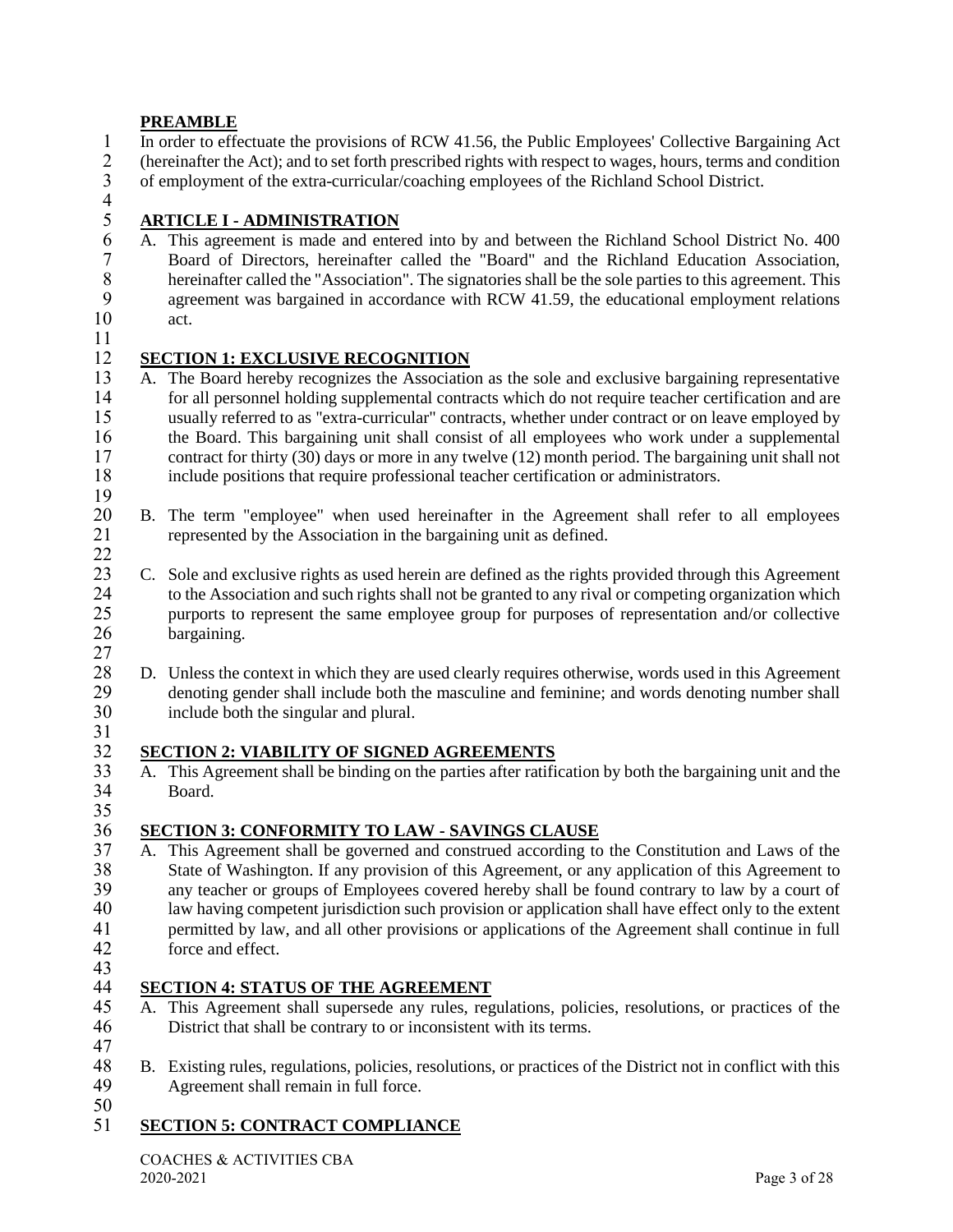- 52 A. All individual employee contracts shall be subject to and consistent with Washington State Laws,<br>53 State Board of Education regulations and the terms and conditions of this Agreement If any State Board of Education regulations, and the terms and conditions of this Agreement. If any 54 individual employee contract contains any language inconsistent with this Agreement, this Agreement during its duration shall be controlling. Agreement during its duration shall be controlling.
- 56

# 57 **SECTION 6: PRINTING AND DISTRIBUTION OF AGREEMENT**<br>58 A. Following ratification signing of this Agreement, the District shall pr

- 58 A. Following ratification signing of this Agreement, the District shall print this Agreement. The cost 59 of the printing and distributing of the Agreement shall be borne by the District. The Association 60 shall distribute to all employees' copies of this Agreement. 25 additional copies shall be provided 61 to the Association. All employees new to the District shall be provided a copy of the Agreement 62 by the District upon their date of hire, and such Agreement shall be available for review to all by the District upon their date of hire, and such Agreement shall be available for review to all 63 applicants.
- 64<br>65
- 65 B. There shall be two (2) signed copies of the final Agreement for the purpose of records. One shall 66 be retained by the District, and one by the Association.
- 67

## 68 **SECTION 7: MAINTENANCE OF BENEFITS**

69 A. Unless otherwise provided in this Agreement, no provision in this Agreement shall be interpreted and/or applied to eliminate, reduce, or otherwise detract from current individual salaries and 71 benefits, or prevailing practices relating to wages, hours, and working conditions in effect prior to<br>72 the effective date of this Agreement. the effective date of this Agreement. 73

## 74 **SECTION 8 - AGREEMENT / ADMINISTRATION / INTERPRETATION**<br>75 A. Upon request by either party, the Association officials and District adminis

- 75 A. Upon request by either party, the Association officials and District administrators shall meet to 76 discuss school problems relating to interpretation or compliance with its Collective Bargaining 77 Agreement or other problems.
- 78

## 79 **SECTION 9: MANAGEMENT RIGHTS**<br>80 A. The parties agree that with the exceptic

80 A. The parties agree that with the exception of the specific provisions of this collective bargaining 81 Agreement, the District retains all rights, powers, functions, and authority vested in management 82 by laws and the Constitution of the State of Washington.

### 83<br>84 84 **ARTICLE II - BUSINESS**

85

## 86 **SECTION l: PAYROLL DEDUCTIONS**

- 87 A. The Association and its affiliates have the exclusive right of automatic payroll deduction of membership dues, assessments, and fees for employees who are represented by the Association in 88 membership dues, assessments, and fees for employees who are represented by the Association in<br>89 accordance with RCW 41.56. accordance with RCW 41.56. 90
- 91 B. The Association shall submit a membership form which includes an automatic payroll authorization<br>92 to the District payroll office for processing. A table of prorated annual dues, assessments, and fees 92 to the District payroll office for processing. A table of prorated annual dues, assessments, and fees<br>93 shall be supplied to the District payroll office by the Association to determine monthly dues 93 shall be supplied to the District payroll office by the Association to determine monthly dues deductions. deductions. 95
- 96 C. The automatic payroll authorization form shall clearly state that it is understood by the employee 97 signing the authorization that continuation of dues deductions until the end of the dues period on<br>98 August 31 of each vear is a binding condition for automatic payroll authorization. Revocation of 98 August 31 of each year is a binding condition for automatic payroll authorization. Revocation of membership shall be made in writing to the Association on the form available from the Association membership shall be made in writing to the Association on the form available from the Association 100 between the beginning of the school year and September 30 and shall become effective at that time. 101 The Association shall promptly submit notice of such revocation to the District payroll office.
- 102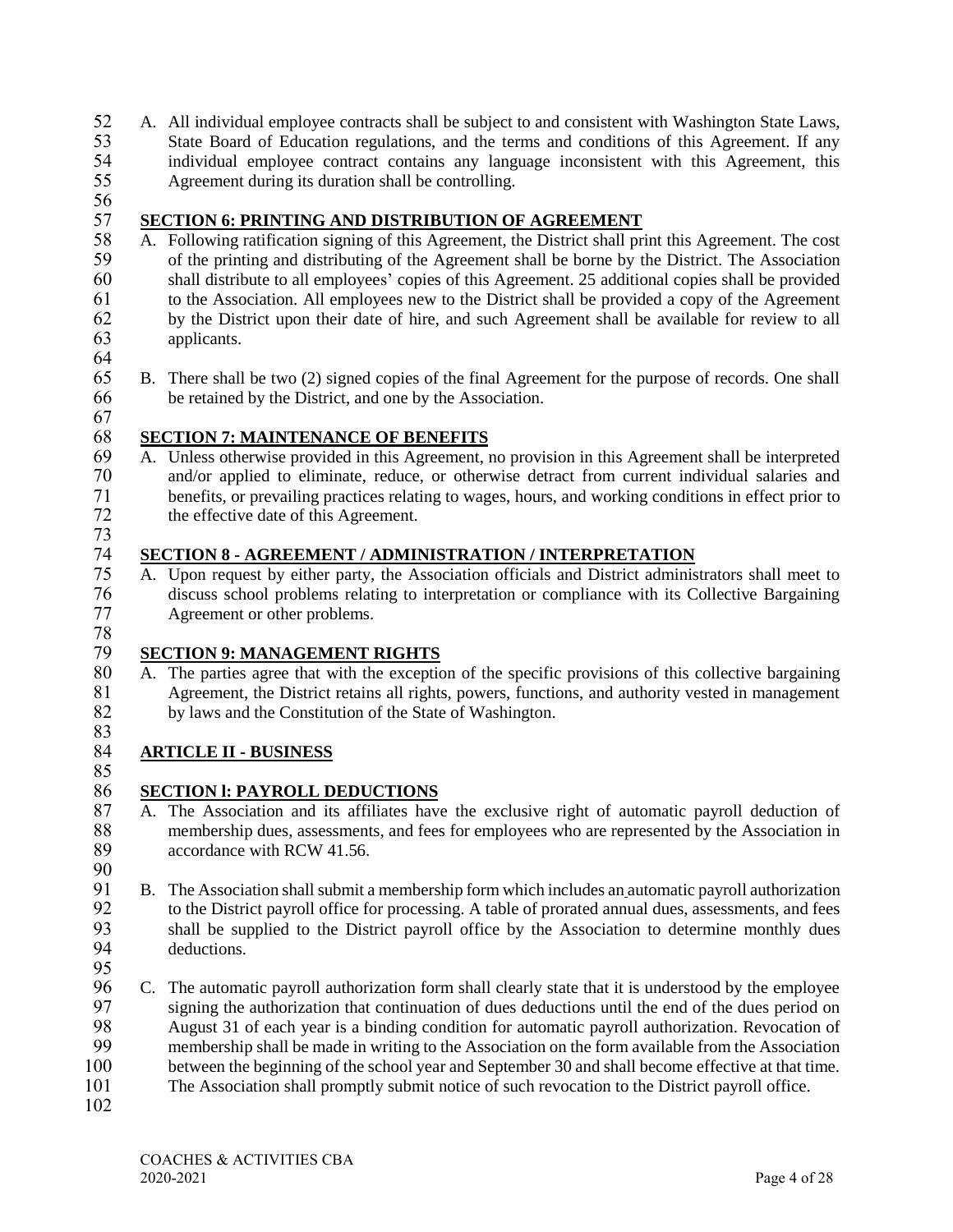- D. The District will remit to the Association an assessment in the in the amount of \$5.00 per contract for non-certificated unit members or unit members not also covered by the REA/RSD certificated contract.
- 
- E. The District shall provide dues deduction, assessments, and fees through automatic payroll 108 authorization and shall, without exception, refrain from intervention or failure to perform said<br>109 service.
- 
- F. The Association agrees to reimburse any bargaining unit member whose dues and assessments were deducted, those sums in excess of the total amount due to the Association at that time, provided the Association or its affiliate had actually received the excessive amount.
- $\frac{114}{115}$

## 115 **SECTION 2: ASSOCIATION RIGHTS**<br>116 A. The Association and its representatives

- A. The Association and its representatives shall have the right to reasonable use of school buildings. Scheduling and arrangements shall follow normal administrative procedures. The Association and its representatives shall have access to all employees, provided that this shall not interfere with the instructional program.
- $\frac{120}{121}$ 1211 B. The Association shall have the right to post notices of activities and matters of Association concern on bulletin boards to be provided in each faculty lounge of each building in the District.
- $\frac{123}{124}$  C. The Association shall have the right to use the teacher mailboxes for communication purposes.
- D. Upon written request, the District shall furnish to the Association any available information permitted under statute that will assist the Association in carrying out its responsibility as the bargaining representative.

## $\frac{129}{130}$ **ARTICLE III - PERSONNEL**

## **SECTION 1: EMPLOYMENT OF EMPLOYEES**

- A. All employees will be contracted in accordance with applicable state law.
- 135 B. All work being performed by the bargaining unit will continue to be performed by the bargaining unit during the life of this agreement. unit during the life of this agreement.
- 138 C. Coaches may be allowed to transfer coaching experience from sport to sport and advisors between<br>139 activities. Moving within specific sports (for example, high school football to middle school 139 activities. Moving within specific sports (for example, high school football to middle school 140 football) will have experience credited at 100% (for example, 8 years of HS experience transfers football) will have experience credited at 100% (for example, 8 years of HS experience transfers to 8 years of MS experience). Moving with different sports (for example, football to baseball) will 142 have experience credited at 50% (for example, 8 years football = 4 years baseball).
- 

## **SECTION 2: RIGHT TO JOIN AND SUPPORT ASSOCIATION**

145 A. Employees shall have the right to self-organization, to form, join, or assist the Association to bargain collectively. The Board shall not directly or indirectly discriminate against any employee bargain collectively. The Board shall not directly or indirectly discriminate against any employee by reason of membership in the Association, participation in any grievances, complaints, or proceedings under this Agreement.

### $\frac{149}{150}$ **SECTION 3: RIGHT TO DUE PROCESS**

 A. In an attempt to resolve problems at the lowest level, principals and/or athletic director shall encourage parties making a complaint to discuss the issues surrounding their complaint with the employees involved.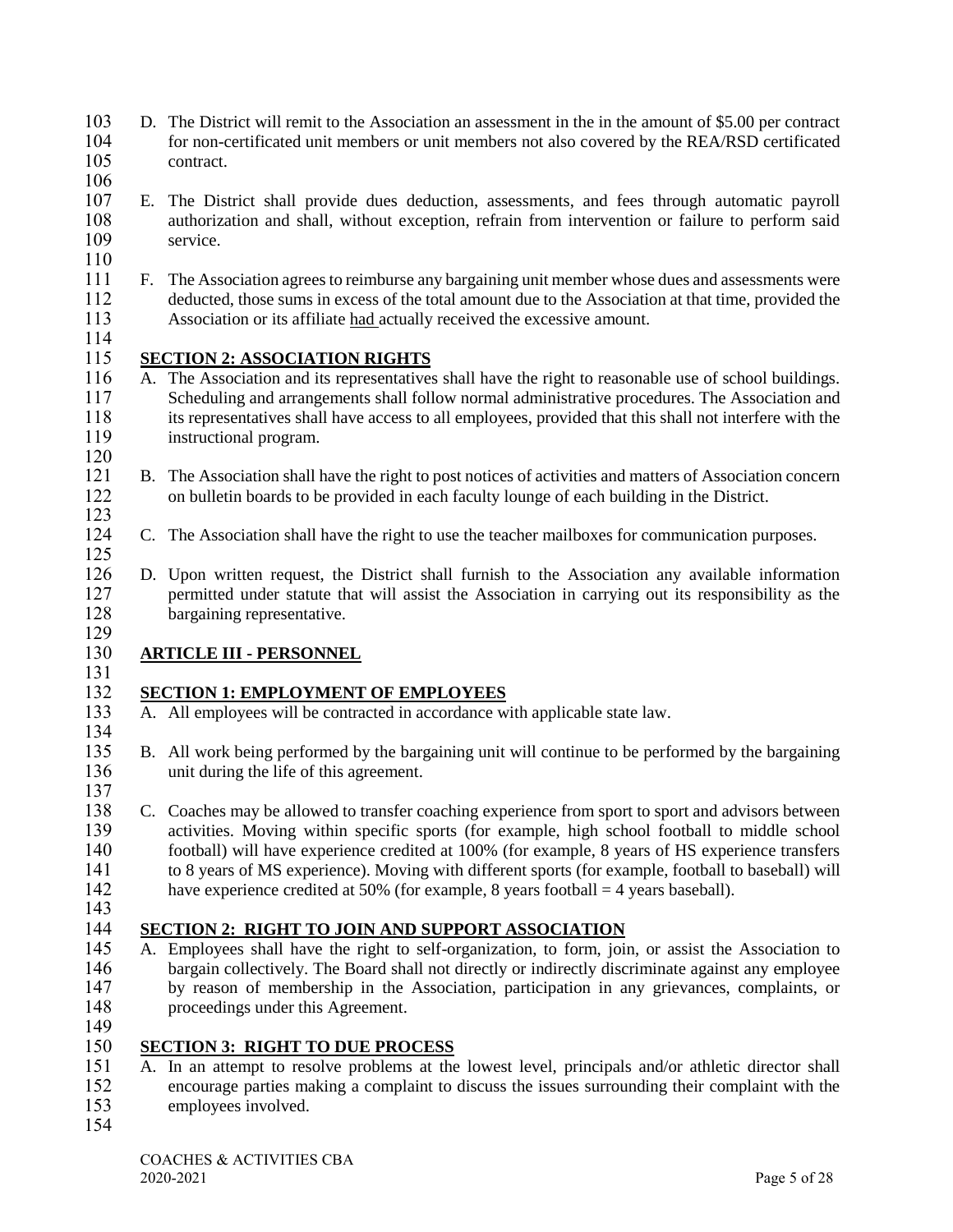- B. All information forming the basis of any charge shall be made available to the employee in writing prior to any meeting. All formal written complaints concerning the employee shall be brought to 157 the attention of the employee within ten (10) working days except where to do so would materially<br>158 affect an ongoing investigation. Except under emergency conditions, all discipline will be affect an ongoing investigation. Except under emergency conditions, all discipline will be conducted in private.
- C. An employee shall be entitled to have present at any meeting which may adversely affect their contract status a representative of the Association upon his/her request. When a request for such representation is made, no action shall be taken with respect to the informed employee until such representative of the Association has had an opportunity to be present. No hearing will be delayed more than five (5) workdays due to the unavailability of the employee's requested representative.
- D. No employee shall be reprimanded, disciplined, suspended, reduced in rank or compensation 168 without just cause.
- E. An employee shall have the right to face his/her accuser(s).

## 172 **SECTION 4: PERSONNEL FILES**<br>173 A. Procedure

A. Procedure

- 174 1. An employee, or his/her designee, shall upon request, have the right to inspect all contents<br>175 of his/her complete personnel file and/or records kept within the District. The evaluation of an of his/her complete personnel file and/or records kept within the District. The evaluation of an employee is personal information and shall not be subject to public disclosure unless required by law. Processed grievances, garnishments, and attachments of wages shall be kept apart from 178 the employee's personnel file.
- 2. An employee shall have the right to attach her/his own written comments relating to material in the file. Additionally, any derogatory or harmful statements and/or materials that are not shown to an employee within fifteen (15) working days after receipt or composition shall not be used against an employee except in cases of criminal investigation by a law enforcement agency.

## B. Contents of Personnel File

- 187 1. The personnel file for each employee maintained by the District shall include at least the following information: following information:
- a. Copy of the employee certification
- 190 b. Copies of annual contracts<br>191 c. Copies of other information
- 191 c. Copies of other information relating to salary and benefits<br>192 d. Certifications
- d. Certifications
- e. Correspondence
- f. All instructional final evaluation forms
- C. Working/Evaluation Files
- 197 1. The employee may review working files maintained by administrators for their own use at any time with the exclusive right of addendum by the employee. Such files shall not he passed any time with the exclusive right of addendum by the employee. Such files shall not he passed on from one administrator to another nor shall such files follow the employee from one assignment to another. Working files shall be cleared at the end of each school year except that notations of verbal warnings may remain for one calendar year from occurrence.
- D. Criminal Investigation File
- 1. Any materials retained from a criminal investigation or prosecution will not be placed in the regular personnel file. This information will be held in a confidential file.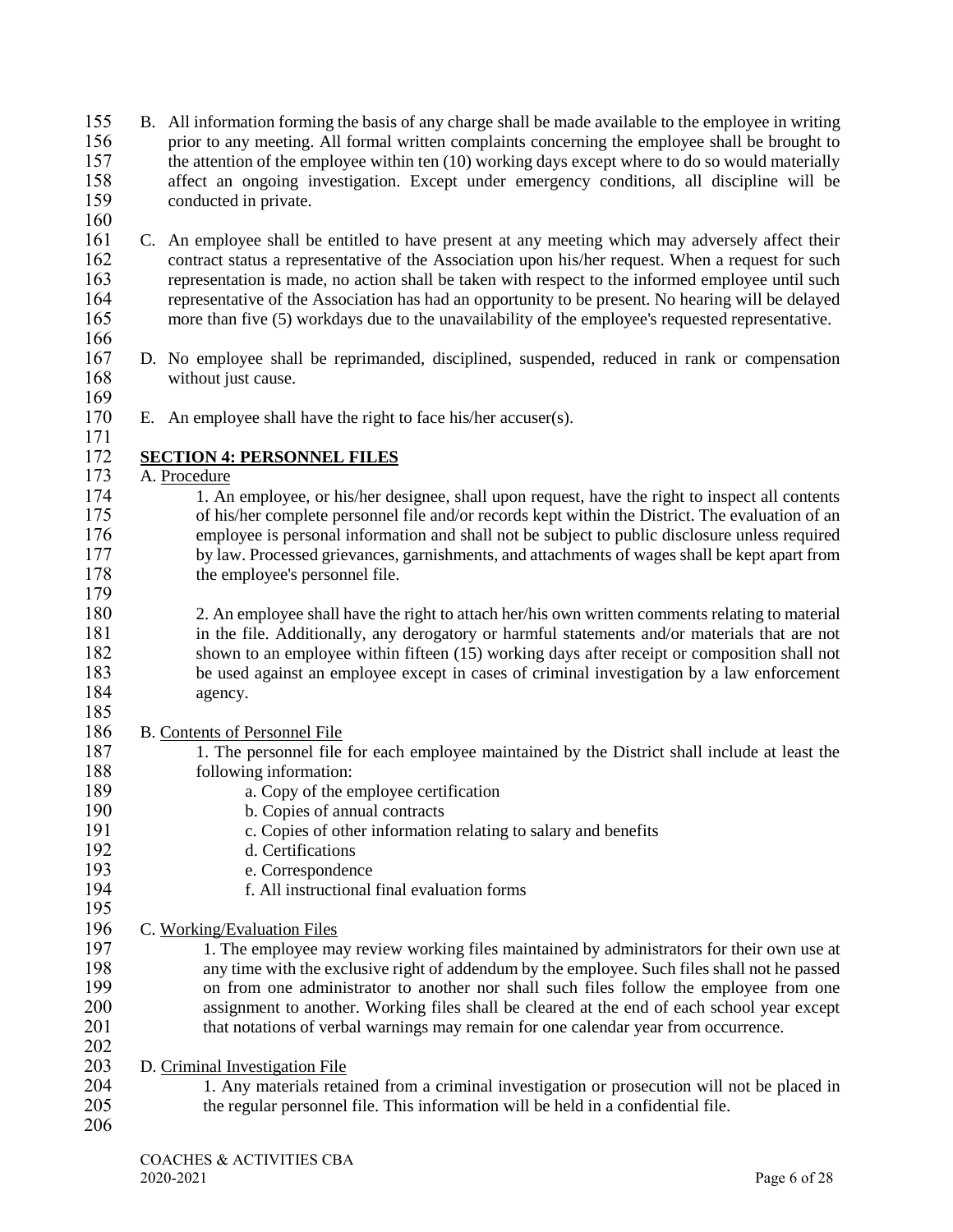| 207        | E. Requests for Personal Information                                                                                                                 |
|------------|------------------------------------------------------------------------------------------------------------------------------------------------------|
| 208        | 1. Performance evaluations and certain other personal data are generally not considered to be                                                        |
| 209        | public information. The District will not grant public access to performance evaluations                                                             |
| 210        | without the specific written agreement of the named employee except where it is required to                                                          |
| 211        | do so by law or Court order.                                                                                                                         |
| 212        |                                                                                                                                                      |
| 213        | 2. If a specific written request for performance evaluations and other generally non-disclosable                                                     |
| 214        | data is received the District will notify the individuals(s) whose data is requested as soon as                                                      |
| 215        | possible. If the District intends to disclose the information the employee shall be notified in                                                      |
| 216        | writing and given ten (10) working days in which to enjoin the District from disclosure.                                                             |
| 217        |                                                                                                                                                      |
| 218        | <b>SECTION 5: COMPLAINT PROCEDURE</b>                                                                                                                |
| 219        | A. Parent Concerns                                                                                                                                   |
| 220        | 1. The District and the Association agree that problems between parents and coaches should be                                                        |
| 221        | resolved at the lowest level possible. This means that, in general, concerns should be directly                                                      |
| 222        | addressed with the coach(es) involved prior to escalating to the administrative level. The intent                                                    |
| 223        | of this language is to support good communication between coaches and parents regarding                                                              |
| 224        | issues involving the team and their individual child. Issues involving parents and/or students                                                       |
| 225        | should be brought to the attention of the coach/advisor (generally within 72 hours) so they may                                                      |
| 226        | be addressed in a timely manner.                                                                                                                     |
| 227        |                                                                                                                                                      |
| 228        | 2. Issues involving personnel matters, such as alleged misconduct and/or illegal behavior, may                                                       |
| 229        | bypass the coach/parent process and be addressed directly by the administration.                                                                     |
| 230        |                                                                                                                                                      |
| 231        | <b>B.</b> Formal Procedural Requirement                                                                                                              |
| 232        | 1. Any complaints regarding an employee made to any member of the administration by any                                                              |
| 233        | parent student or other person shall be in writing and shall be processed according to the                                                           |
| 234        | procedure outlined below.                                                                                                                            |
| 235        |                                                                                                                                                      |
| 236        | The Principal or designee shall meet with the employee to apprise the employee of<br>a.                                                              |
| 237        | the full nature of the complaint provide the employee with a copy of the written                                                                     |
| 238        | complaint and they shall have the right to be represented by the association at any                                                                  |
| 239        | meetings or conferences regarding such complaint.                                                                                                    |
| 240        |                                                                                                                                                      |
| 241        | b. In the event that disciplinary action results from a complaint, the Grievance                                                                     |
| 242        | procedure may be followed.                                                                                                                           |
| 243        |                                                                                                                                                      |
| 244        | <b>SECTION 6: EVALUATION PROCESS</b>                                                                                                                 |
| 245        | A. The building Principal and/or assistant Principal(s), the Athletic Director, or the Activity Director                                             |
| 246        | shall be designated as the evaluator(s) for all supplemental contract employees assigned to the                                                      |
| 247        | building. Head Coaches may evaluate assistant coaches with Administrator sign off on the                                                             |
| 248        | evaluation. The building principal and/or assistant principals shall be designated as the evaluator                                                  |
| 249        | of the Activity Director(s) and the Athletic Director(s).                                                                                            |
| 250        | B. The Evaluation Criteria and Procedures shall be distributed and explained to all supplemental                                                     |
| 251        | contract employees prior to the sports/activity season.                                                                                              |
| 252        |                                                                                                                                                      |
| 253        | C. Employee's will be given, in writing, the expectations of the coaching/advisory positions prior to                                                |
| 254        | commencing any season/advisory term. All observations shall be the sole basis for any evaluation.                                                    |
| 255<br>256 |                                                                                                                                                      |
| 257        | D. An evaluation shall be completed for each supplemental contract awarded. Specifically, this means<br>that all paid positions should be evaluated. |
| 258        |                                                                                                                                                      |
|            |                                                                                                                                                      |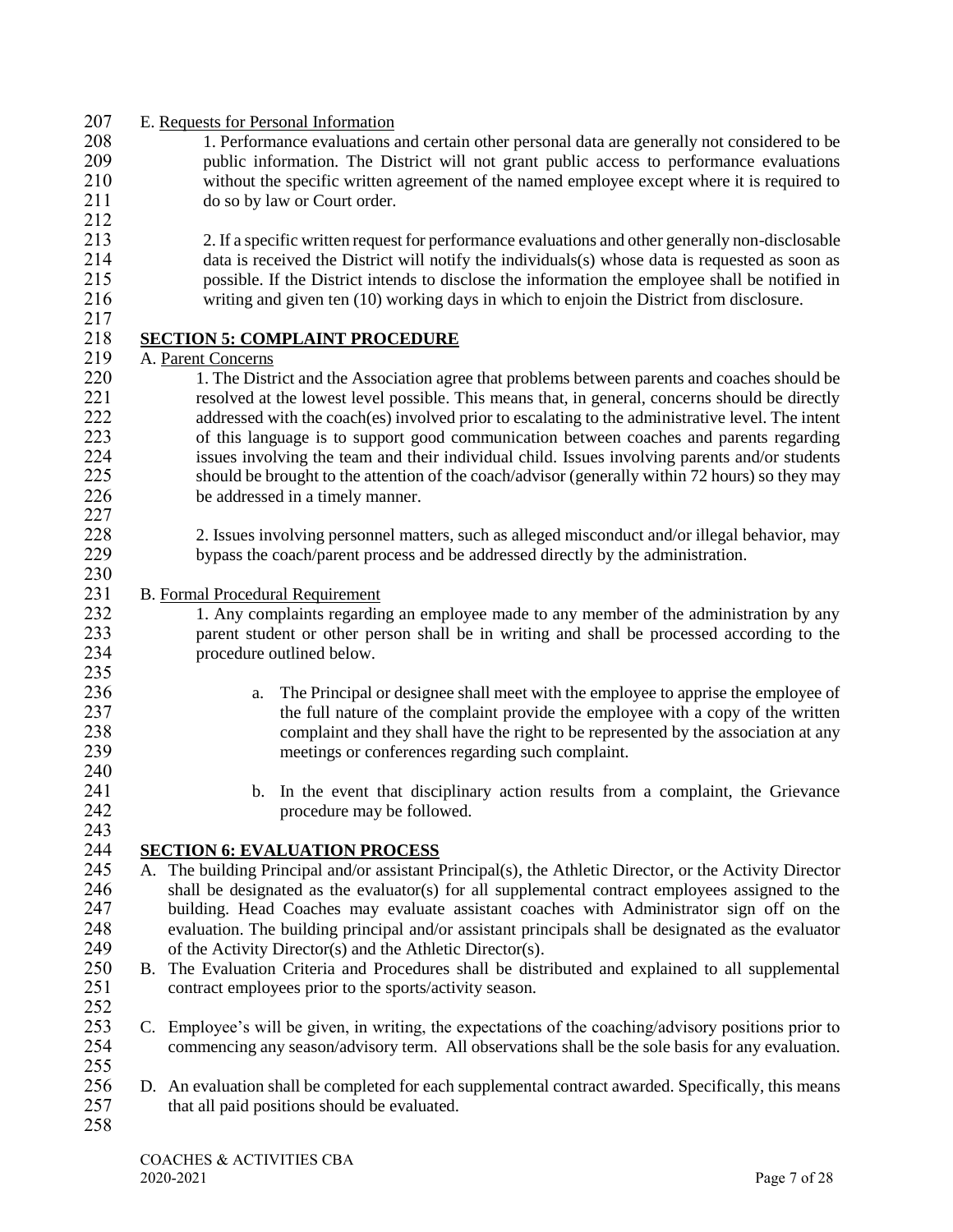- E. As part of the evaluation process, the evaluator or designee will document at least one fifteen (15) minute observation of a practice and one fifteen (15) minute observation of a game or performance 261 during the supplemental contract season. The date and times of the observations shall be recorded<br>262 on the evaluation form. An agreed upon pre- and post-season goal setting and measuring form may on the evaluation form. An agreed upon pre- and post-season goal setting and measuring form may be used as part of the evaluation process.
- $\frac{264}{265}$  F. An employee shall be given a copy of any visit or evaluation report prepared by his/her evaluator at least one (1) day (24-twenty-four hours) before any conference to discuss it. No such report shall be submitted to the central office and placed in the employee's file or otherwise acted upon without prior conference with the employee. No employee shall be required to sign a blank or incomplete evaluation form.
- 

- G. Extracurricular/co-curricular evaluation forms will include notice of intent to continue in the position in the subsequent season or school year.
- H. The employee's signature on the evaluation form indicates that the employee has read and discussed the observation/evaluation but does not imply agreement. The employee shall have the exclusive right to attach a statement and may seek relief through the grievance procedure.
- 278 I. Distribution of the final Performance Evaluation Form shall be as follows: one copy to the employee, one copy to the evaluator, and the original with signatures sent to Human Resources. employee, one copy to the evaluator, and the original with signatures sent to Human Resources.
- 281 J. Only three (3) ratings shall apply for the Evaluation Criteria: 1) effective; 2) not effective; and 3) needs improvement. All criteria must be marked with one of these ratings.

### **SECTION 7: UNSATISFACTORY EVALUATION PROCEDURES/TIMELINES**

- A. In the event an employee's performance results in an ineffective rating on the evaluation he/she may contact the Association for counsel and advice.
- 288<br>289 B. When a rating of needs improvement or not effective is given for an item on the Evaluative Criteria or the overall rating of not effective is given, the evaluator must include the following in the comments section of the form:
- 1. A clear description of the problem
- 294 2. Detailed recommendations for improvement<br>295 3. Specific acceptable levels of performance
	- 3. Specific acceptable levels of performance
- 4. A specific timeline for attaining satisfactory performance levels
- 5. The employee may list any factors limiting his/her performance.
- 298<br>299 C. On receiving a not effective overall rating a reasonable amount of time will be given for performance enhancement as mutually agreed to by the Association and District.
- D. The following evaluation timelines shall prevail:

| JUJ. |                               |                                     |
|------|-------------------------------|-------------------------------------|
| 304  | <b>Elementary Schools</b>     |                                     |
| 305  | Activities                    | <b>Evaluation Date</b>              |
| 306  | <b>Elementary Activities</b>  | 1 Week after the Last Day of School |
| 307  |                               |                                     |
| 308  | Middle Schools                |                                     |
| 309  | Activities                    | <b>Evaluation Date</b>              |
| 310  | <b>Fall Sports/Activities</b> | December 15                         |
|      |                               |                                     |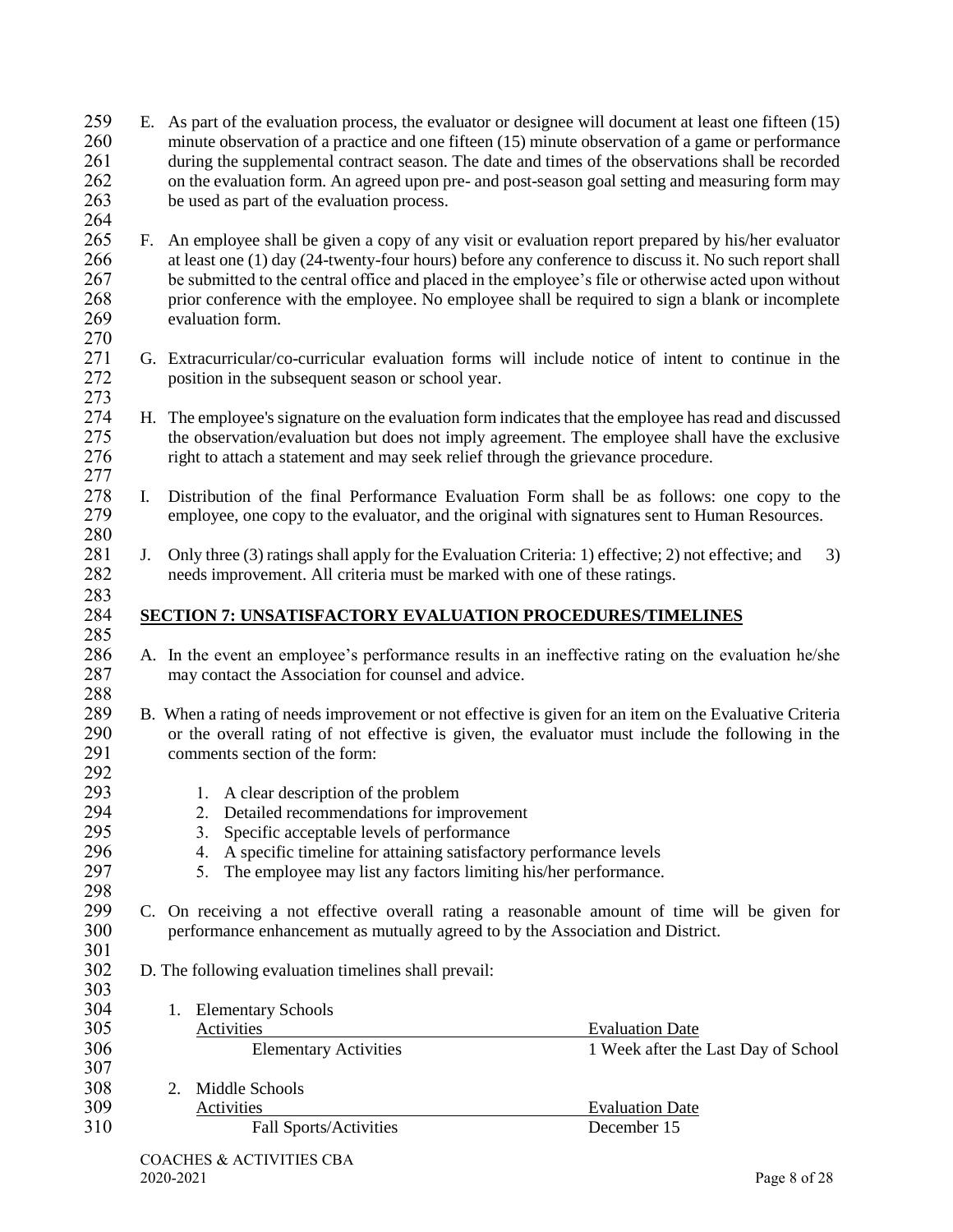| 311 |    |          | Winter I Sports/Activities                                                |                               | January 30                                                                                            |  |
|-----|----|----------|---------------------------------------------------------------------------|-------------------------------|-------------------------------------------------------------------------------------------------------|--|
| 312 |    |          | Winter II Sports/Activities                                               |                               | April 15                                                                                              |  |
| 313 |    |          | <b>Spring Sports/Activities</b>                                           |                               | 1 Week after the Last Day of School                                                                   |  |
| 314 |    |          | Extra-Curricular Contract                                                 |                               | 1 Week after the Last Day of School                                                                   |  |
| 315 |    |          |                                                                           |                               |                                                                                                       |  |
| 316 |    | 3.       | <b>High Schools</b>                                                       |                               |                                                                                                       |  |
| 317 |    |          | Activities                                                                |                               | <b>Evaluation Date</b>                                                                                |  |
| 318 |    |          | Fall Sports/Activities                                                    |                               | January 15                                                                                            |  |
| 319 |    |          | Winter Sports/Activities                                                  |                               | April 15                                                                                              |  |
| 320 |    |          | <b>Spring Sports/Activities</b>                                           |                               | 1 Week after the Last Day of School                                                                   |  |
| 321 |    |          | <b>Extra-Curricular Contracts</b>                                         |                               | 1 Week after the Last Day of School                                                                   |  |
| 322 |    |          |                                                                           |                               |                                                                                                       |  |
|     |    |          |                                                                           |                               |                                                                                                       |  |
| 323 |    |          | <b>SECTION 8: RENEWAL AND NON-RENEWAL</b>                                 |                               |                                                                                                       |  |
| 324 |    |          |                                                                           |                               | A. An employee who receives an overall rating of effective on his/her evaluation can expect his/her   |  |
| 325 |    |          | supplemental contract to be renewed with the following exceptions         |                               |                                                                                                       |  |
| 326 |    |          | 1. Low student turnout,                                                   |                               |                                                                                                       |  |
| 327 |    |          | 2. The hiring of a new Head Coach (HS only)-see Section 11.B.6            |                               |                                                                                                       |  |
| 328 |    | 3.       |                                                                           |                               | Positions added by request of the Head Coach through the additional coach/advisor request             |  |
| 329 |    |          | These<br>form<br>process.                                                 | positions<br>will be          | considered<br>"seasonal/temporary."                                                                   |  |
| 330 |    |          |                                                                           |                               |                                                                                                       |  |
| 331 |    |          |                                                                           |                               | In this case the District will consult with the Association to discuss options. At any time prior     |  |
| 332 |    |          |                                                                           |                               | to or during the supplemental contract, any violation of the Washington State Professional Code       |  |
| 333 |    |          |                                                                           |                               | of Conduct (certificated teachers only), RSD Coaches Code of Conduct, commission of a                 |  |
| 334 |    |          |                                                                           |                               | criminal act, or serious demonstration of personal misconduct while acting as a representative        |  |
| 335 |    |          |                                                                           |                               | of the district may result in the withdrawal or termination of the expected supplemental              |  |
| 336 |    |          | contract.                                                                 |                               |                                                                                                       |  |
| 337 |    |          |                                                                           |                               |                                                                                                       |  |
|     |    |          |                                                                           |                               |                                                                                                       |  |
| 338 |    |          |                                                                           |                               | B. Non-renewed employees can, within fifteen (15) working days of receipt of formal written notice,   |  |
| 339 |    |          |                                                                           |                               | appeal to the Superintendent. The Superintendent will hear the appeal within ten (10) working         |  |
| 340 |    |          |                                                                           |                               | days of receiving a written appeal from the employee. The written appeal shall state the              |  |
| 341 |    |          |                                                                           |                               | employee's reasons for reconsideration. The decision Superintendent will be rendered within           |  |
| 342 |    |          | ten (10) workings days. The decision of the Superintendent will be final. |                               |                                                                                                       |  |
| 343 |    |          |                                                                           |                               |                                                                                                       |  |
| 344 |    |          |                                                                           |                               | C. The employee may bring witnesses, documented statements and supporting evidence to the appeal      |  |
| 345 |    | hearing. |                                                                           |                               |                                                                                                       |  |
| 346 |    |          |                                                                           |                               |                                                                                                       |  |
| 347 |    |          |                                                                           |                               | D. Written notification of non-renewal of a supplemental contract for the succeeding school year will |  |
| 348 |    |          | occur as per the following timelines:                                     |                               |                                                                                                       |  |
| 349 |    |          |                                                                           |                               |                                                                                                       |  |
|     |    |          |                                                                           |                               |                                                                                                       |  |
| 350 |    |          | <b>Elementary and Secondary</b>                                           | <b>Supplemental Contracts</b> | June 15                                                                                               |  |
| 351 |    |          |                                                                           |                               |                                                                                                       |  |
| 352 |    |          | <b>High School Season</b>                                                 | Middle School Season          | <b>Notification Date</b>                                                                              |  |
| 353 |    |          | Fall                                                                      | Fall                          | February 1                                                                                            |  |
| 354 |    |          |                                                                           | Winter I                      | March 1                                                                                               |  |
| 355 |    |          | Winter                                                                    | Winter II                     | April 15                                                                                              |  |
| 356 |    |          | Spring                                                                    | Spring                        | July 1                                                                                                |  |
| 357 |    |          |                                                                           |                               |                                                                                                       |  |
| 358 |    |          |                                                                           |                               | E. Failure to make adequate progress toward WIAA Certification may be grounds for non-renewal.        |  |
| 359 |    |          |                                                                           |                               |                                                                                                       |  |
| 360 | F. |          |                                                                           |                               | When a Certificated or Classified employee resigns or retires from the Richland S.D., any             |  |
| 361 |    |          |                                                                           |                               | supplemental coaching contract that they hold is thereby terminated. The position will be deemed      |  |
|     |    |          |                                                                           |                               |                                                                                                       |  |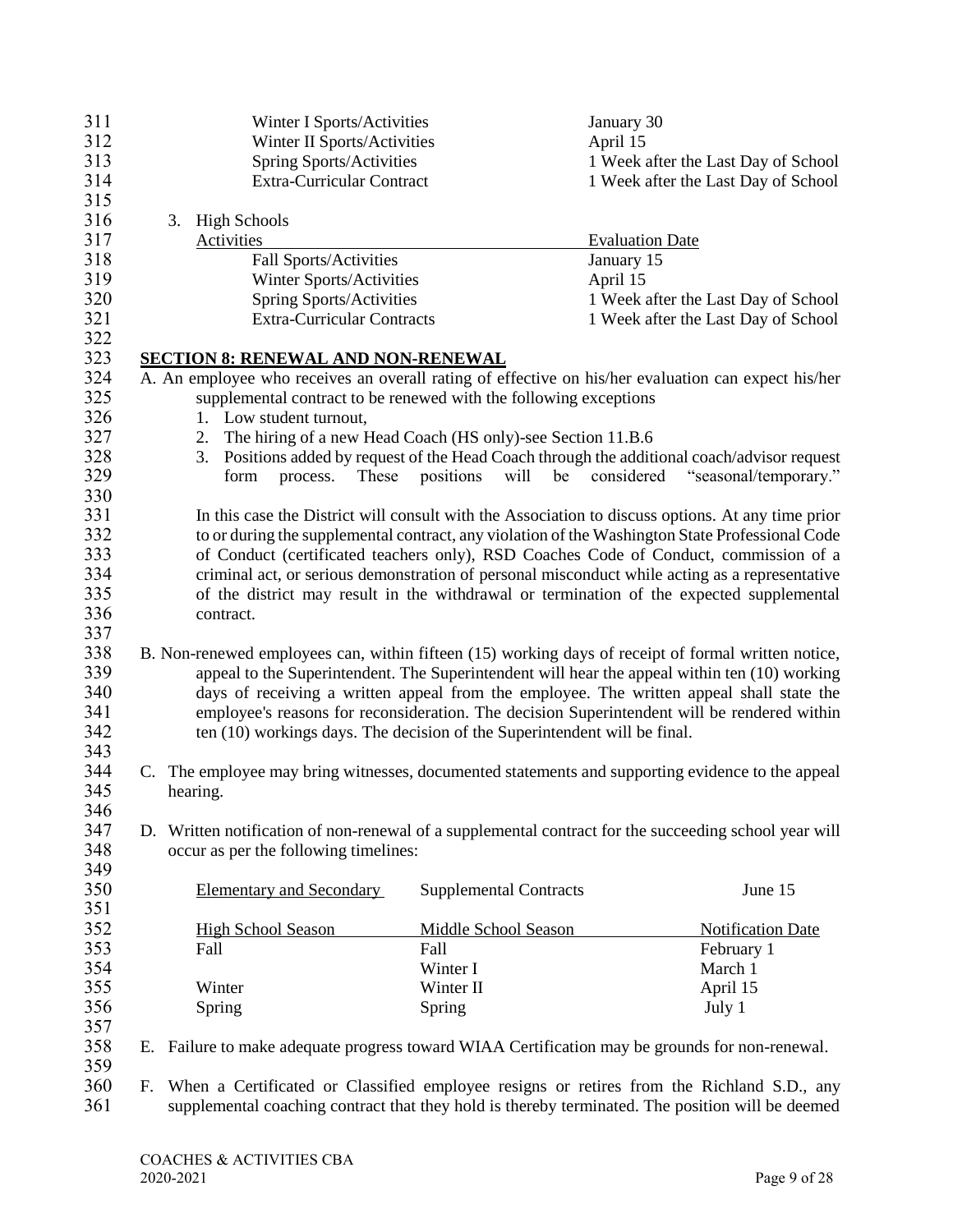open and will be filled per the guidelines listed in Section 10: Position Openings. The retired employee can apply for the open position, or any other opening, per the guidelines in Section 10.

364<br>365

## **SECTION 9: GRIEVANCE PROCEDURE**

- A. PURPOSE: The purpose of this grievance procedure is to provide a means for the orderly and the expeditious adjustment of a grievance by an employee or group of employees.
- B. INFORMAL COMMUNICATIONS: Every effort shall be made to settle problems at the lowest level through informal communication between the employee(s) and the immediate supervisor. It 371 is strongly encouraged that problems be resolved informally between the parties prior to filing a formal grievance. formal grievance.

- 374 C. DEFINITIONS:<br>375 1. "Grievant" sl 1. "Grievant" shall mean an employee or group of employees or the Association filing a grievance on behalf of an employee or group of employees. A grievance in which two or more employees have the same complaint shall be processed as a single action. The Association shall have the right to be present and, if the employee elects, may represent the employee at any point in the procedure.
- 2. "Grievance" shall mean a written statement by a grievant that a controversy, dispute, or disagreement of any kind or character exists arising out of the interpretation or application of the terms of this Agreement or of an existing Board policy, administrative regulation, or that there exists a condition which jeopardizes employee health and safety.
- 3. "Days" shall mean contracted workdays, except as otherwise indicated.
- 4. Every reasonable effort shall be exerted in attempting to resolve grievances before the close of a school term or as soon as possible thereafter.
- 

## D. PROCEDURES AND STEPS:

- 1. A grievance must be filed within thirty (30) days of the occurrence of the event on which the claim of grievance is based. The timelines and procedures herein shall be strictly followed 394 unless waived in writing by the parties. Failure of the grievant to follow the timelines shall<br>395 mean the grievance is withdrawn. Conversely, failure by the District to follow the timelines mean the grievance is withdrawn. Conversely, failure by the District to follow the timelines shall automatically qualify the grievance for advancement to the next step.
- 398 2. Grievances relating to interpretation and/or application of this Agreement when filed in the name of the Association may be initiated at Step 2 as provided hereinafter. name of the Association may be initiated at Step 2 as provided hereinafter.
- 3. STEP ONE -- IMMEDIATE SUPERVISOR: The grievant(s) submits a grievance review request (Form A) to the Principal and/or designee. The supervisor shall offer to meet within five (5) school days after the receipt of the request and shall render a written decision to the grievant(s) within five (5) school days after the formal meeting. A copy of the grievance review request shall be sent to the Superintendent and/or designee and to the Association President. A copy of the written decision shall be sent to the Superintendent and/or designee and to the Association President.
- 4. STEP TWO -- APPEAL TO SUPERINTENDENT:
- a. If the grievant(s) is not satisfied with the decision of the immediate supervisor at Step One, the grievant may refer the grievance to the Superintendent and/or designee within four (4) school days after the receipt of the decision prescribed herein, with a copy to the grievant's immediate supervisor. The Superintendent and/or designee shall meet with the grievant(s)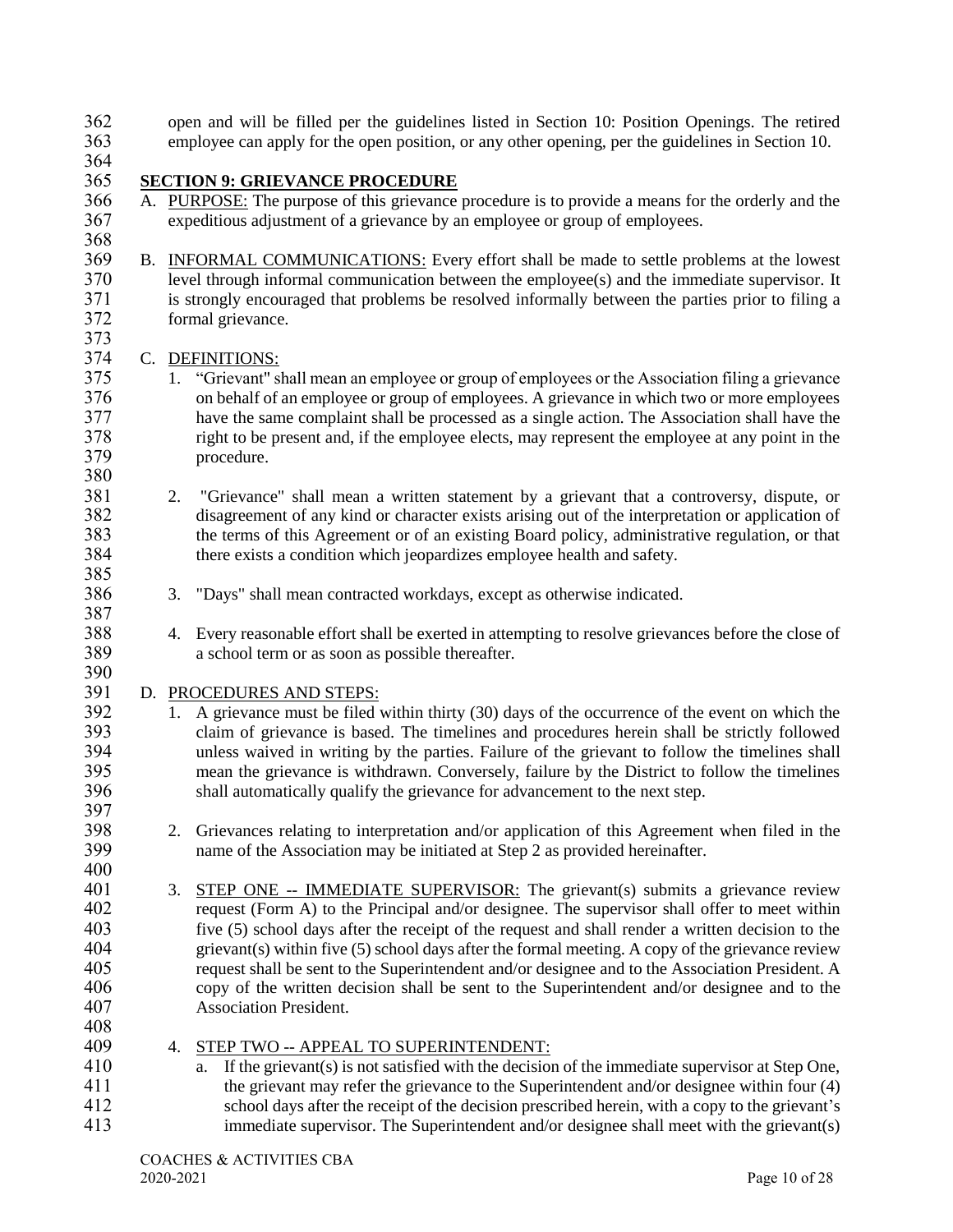- within five (5) school days after the grievance has been referred to him/her. Both the Superintendent and/or designee and the grievant(s) may have other persons present at the meeting who might contribute to an acceptable adjustment of the grievance.
- b. The Superintendent and/or designee shall render a written decision concerning the 419 grievance and any other adjustment within five (5) school days after the grievance has been<br>420 heard. Copies of the decision by the Superintendent and/or designee shall be sent to the heard. Copies of the decision by the Superintendent and/or designee shall be sent to the grievant, the grievant's immediate supervisor, and to the Association President. The Superintendent's Office shall retain a copy.
- 5. STEP THREE -- APPEAL TO BOARD OF DIRECTORS: If the grievant is not satisfied with the disposition of his grievance at Step Two, or if the Superintendent or his/her designee has 426 not provided a written decision within the time limits prescribed in Step Two, then the grievant,<br>427 or at his/her request the Association acting on his/her behalf, may request a meeting with the or at his/her request the Association acting on his/her behalf, may request a meeting with the Board of Directors. If a request for a meeting with the Board is not delivered to the Superintendent within thirty (30) days after the meeting prescribed in Step Two is held, then the grievance will be deemed withdrawn. The Board shall meet with the grievant, with Association representatives, and the Superintendent within fifteen (15) days after the superintendent receives the request for such meeting. Within fifteen (15) days after such meeting, the Board shall render a written decision respecting the grievance.

### 6. STEP FOUR -- BINDING ARBITRATION:

- a. If the grievance is a claim that this Agreement between the District and the Association has been violated, misinterpreted, or misapplied; and if the grievant is not satisfied with the disposition of this grievance at Step Three, or if the Board has not provided a written decision within the time limits prescribed in Step Three, then within fifteen (15) days after the Step Three answer or expiration of timeline, the grievance may be submitted to final and binding arbitration at the option of the Association.
- b. The parties shall attempt to select an arbitrator, whose decision shall be final and binding, within ten (10) days after the Superintendent receives the appeal from the Association. If the parties are unable to agree on the appointment of the arbitrator, a list of arbitrators shall be requested from the American Arbitration Association.
- c. The parties shall select an arbitrator under the rules and procedures of the American Arbitration Association. In the alternative, and by mutual agreement, the arbitrator may be selected from a list of eligible candidates by a representative of the Board and a representative of the Association alternately striking names until only one name remains.
- d. The hearing shall proceed under the Voluntary Arbitration Rules of the American Arbitration Association, unless the parties mutually agree to proceed under the expedited rules.
- 456<br>457 e. The arbitrator shall make a decision in writing not more than thirty (30) days after the close of the hearing.
- f. During the arbitration, neither the District nor the Association will be permitted to assert any evidence not previously disclosed to the other party. Each party shall bear the full costs 462 for its side of the arbitration and will pay one-half  $(1/2)$  of the costs for the arbitrator and any administration fee for arbitration.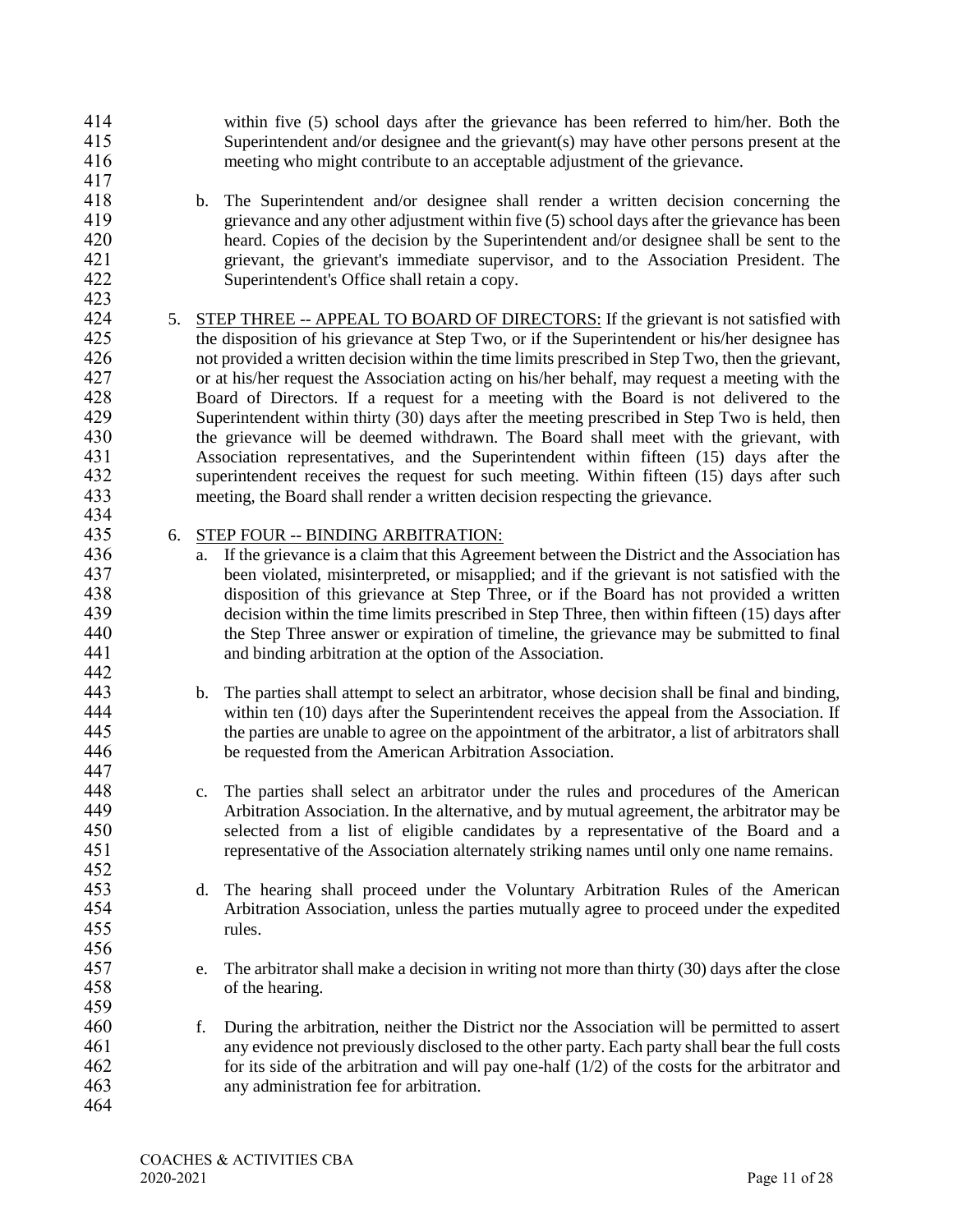- 465 E. FREEDOM FROM REPRISALS: No reprisal shall be invoked against any employee for 466 processing a grievance or participating in any way in the grievance procedure.
- 467
- 468 F. POWERS OF ARBITRATOR: The arbitrator shall have no power to alter, add to, or subtract from<br>469 the terms of this CBA. the terms of this CBA.
- 470<br>471 G. RELEASED TIME: Grievances will ordinarily be processed during the regular workday and 472 released time shall be provided for all participants in the investigating and processing of grievances 473 including the grievant, Association representatives, and witnesses.
- 474<br>475

496

## **SECTION 10: LOSS OF POSITION(S) DUE TO PROGRAM REDUCTION(S)**

- 476 A. In the event the District anticipates a significant loss in revenue or change in program that requires 477 a reduction in work force, the District shall follow the procedures contained in this section. Prior to eliminating any positions, both parties shall agree to negotiate the contract. to eliminating any positions, both parties shall agree to negotiate the contract. 479
- 480 B. Reductions will not be made without thorough review of programs and options available. The 481 Board will notify the Association of the proposed layoff at least thirty (30) calendar days before 482 the proposed layoff date and will provide the Association a report of the financial situation,<br>483 the financial situation anticipated program changes and needed staffing levels. anticipated program changes and needed staffing levels.
- 484<br>485 C. Reduction in work force shall be negotiated between the parties.

# 487 **SECTION 11: POSITION OPENINGS**<br>488 A. Definition of Terms

- 488 A. Definition of Terms<br>489 1. A "vacancy" is a
- 1. A "vacancy" is a position, which has been permanently vacated, or one, which has been newly 490 created.
- 491<br>492 492 2. "In-building" refers to all the certificated staff that serves part or full time within the school. 493
- 494 3. "In-District" refers to all certificated staff that is employed in any capacity, full or part-time for 495 the Richland School District.
- 497 4. "Experience" is defined as total number of years employed in the extra-curricular area. The 498 Assistant Superintendent of Human Resource or designee will determine applicable non-school 498 Assistant Superintendent of Human Resource or designee will determine applicable non-school<br>499 experience. In instances where an employee has interrupted service, the most recent date of experience. In instances where an employee has interrupted service, the most recent date of 500 hire shall be used as a determiner.
- $\frac{501}{502}$ 5. "Out of District" refers to any candidate who does not hold another position elsewhere in the 503 district. 504
- 505 B. Staff Hiring Procedures- COACHES
- 506 1. Vacancies will be advertised, "in-building," "in-District," and out of district concurrently for 507 a minimum of five (5) working days and will remain open until the position is filled. If the 508 solution requires specific qualifications, such information will be communicated in the iob 508 position requires specific qualifications, such information will be communicated in the job 509 announcement. Any qualified in-building and in-district candidates will be guaranteed an 510 interview and will be given hiring preference over out of district candidates if qualifications 511 are substantially equal. This hiring preference does not extend to head coaching positions. 512
- 513 2. The most qualified applicant will be selected by the site administration and/or designee(s) 514 based on the job qualifications and applicable criteria listed below:
- 515 Effective coaching or advising experience in that sport/activity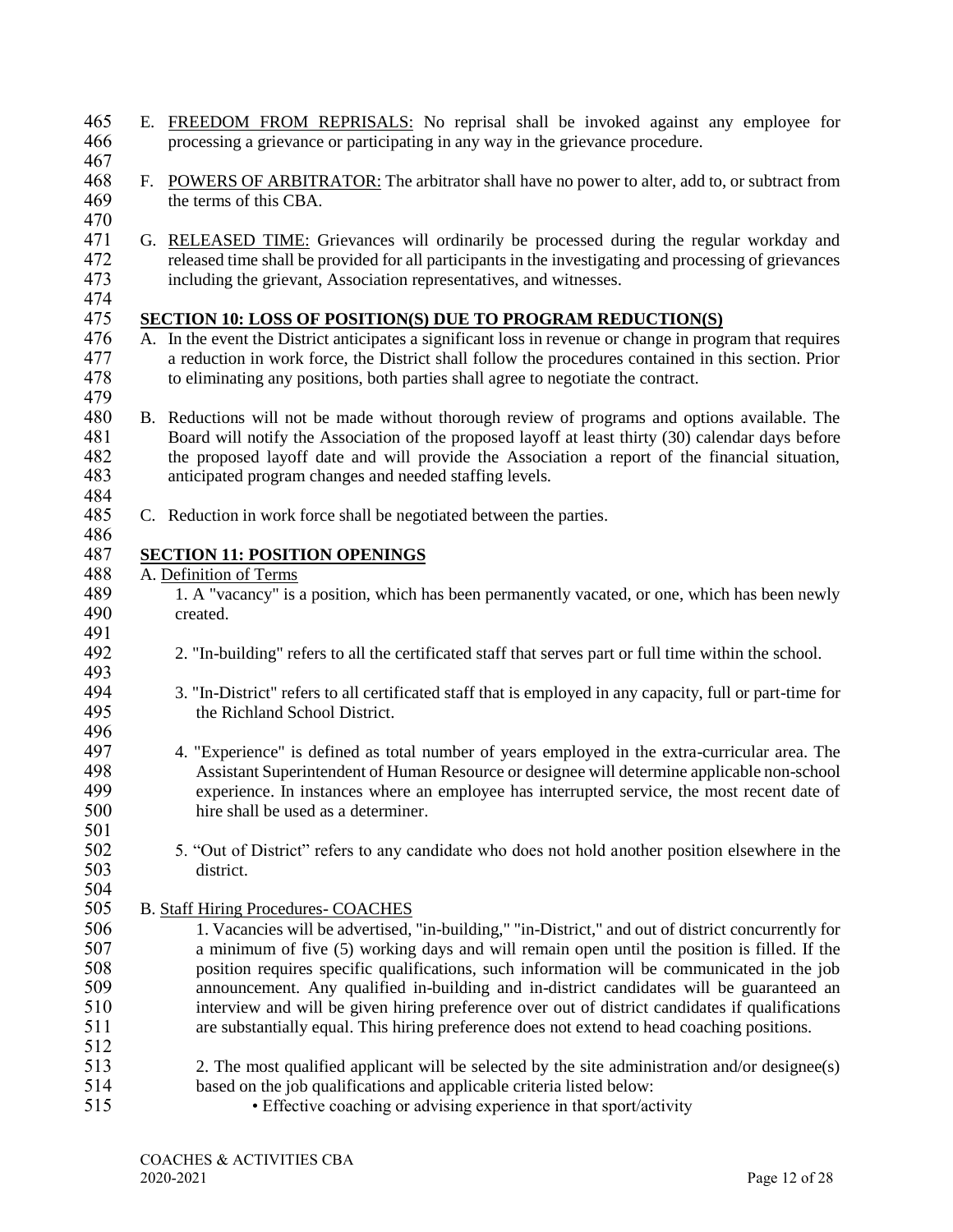| 516<br>517<br>518<br>519<br>520<br>521        |  | • Demonstrated ability to work cooperatively and communicate with students, parents,<br>assistants, administrators, and community members<br>• Evidence of WIAA certification and compliance with WIAA and RSD rules and<br>regulations where applicable<br>• Demonstrated short and long-term organization and management skills<br>• Demonstrated evidence of being a positive "Role Model"                                                                                                                                                   |
|-----------------------------------------------|--|-------------------------------------------------------------------------------------------------------------------------------------------------------------------------------------------------------------------------------------------------------------------------------------------------------------------------------------------------------------------------------------------------------------------------------------------------------------------------------------------------------------------------------------------------|
| 522<br>523<br>524                             |  | • Clearly defined philosophy for coaching/advising level applied for<br>• Evidence of effective public relations                                                                                                                                                                                                                                                                                                                                                                                                                                |
| 525<br>526                                    |  | 3. Reference checking will be done to determine qualification for external candidates.                                                                                                                                                                                                                                                                                                                                                                                                                                                          |
| 527<br>528<br>529                             |  | 4. If the qualifications of the two candidates are substantially equal, the most senior candidate<br>will be hired.                                                                                                                                                                                                                                                                                                                                                                                                                             |
| 530<br>531<br>532<br>533<br>534<br>535<br>536 |  | 5. The above timelines for selection of supplemental contracted staff will be observed except in<br>situations where the selected coach gives notice of resignation two weeks or less before the<br>first day of practice for the athletic or activity season. In this case, the administration may<br>execute an emergency selection process after first notifying the REA President of the<br>emergency. This process will enable the selection of an available, qualified person to start the<br>first day of the sport / activity practice. |
| 537<br>538<br>539                             |  | 6. A new head coach at the high school level may request all assistant coaches to interview in<br>order to maintain their coaching position.                                                                                                                                                                                                                                                                                                                                                                                                    |
| 540<br>541<br>542<br>543<br>544<br>545        |  | C. Staff Hiring Procedures – ADVISORS (Non-Athletic)<br>1. Vacancies will be advertised in-building via District e-mail for a minimum of five (5)<br>working days and will remain open until the position is filled. If the position requires<br>specific qualifications, such information will be communicated via the e-mail. Any<br>qualified in-building candidates will be interviewed and hiring preference will be given to<br>senior in-building candidates if qualifications are substantially equal.                                  |
| 546<br>547<br>548<br>549<br>550               |  | If there are no in-building candidates, the principal (or designee) can hire in-district or out<br>2.<br>of district candidates at their discretion. There are no in-district transfer rights to specific<br>building advisor positions.                                                                                                                                                                                                                                                                                                        |
|                                               |  |                                                                                                                                                                                                                                                                                                                                                                                                                                                                                                                                                 |
| 551                                           |  | <b>SECTION 12: EMPLOYEE PROTECTION</b>                                                                                                                                                                                                                                                                                                                                                                                                                                                                                                          |
| 552<br>553<br>554                             |  | A. Liability Insurance: The District shall protect employees by purchasing public liability insurance<br>and the District shall include the employees (within the scope of their employment) as insured<br>under the liability insurance and errors and omissions policy of the School District.                                                                                                                                                                                                                                                |
| 555                                           |  |                                                                                                                                                                                                                                                                                                                                                                                                                                                                                                                                                 |
| 556                                           |  | B. The District will not subjugate its right to the insurance carrier nor any claim paid as a result of a                                                                                                                                                                                                                                                                                                                                                                                                                                       |
| 557                                           |  | loss occurring while the employee(s) are acting within the scope of their duties as employees                                                                                                                                                                                                                                                                                                                                                                                                                                                   |
| 558                                           |  | whether such duties were expressed in the employees contract or implied because of the nature of                                                                                                                                                                                                                                                                                                                                                                                                                                                |
| 559<br>560                                    |  | the employment whether such duties were performed during the regular duty hours or for<br>extracurricular activities outside of the regular duty hours.                                                                                                                                                                                                                                                                                                                                                                                         |
| 561                                           |  |                                                                                                                                                                                                                                                                                                                                                                                                                                                                                                                                                 |
| 562                                           |  | C. Legal Counsel: Legal counsel shall be provided subject to the terms of the District's insurance policy                                                                                                                                                                                                                                                                                                                                                                                                                                       |
| 563                                           |  | to any employee against whom a lawsuit is initiated provided such employee at the time of the act                                                                                                                                                                                                                                                                                                                                                                                                                                               |
| 564                                           |  | or omission complained of was acting within the scope of his employment or under the direction                                                                                                                                                                                                                                                                                                                                                                                                                                                  |
| 565                                           |  | of the District.                                                                                                                                                                                                                                                                                                                                                                                                                                                                                                                                |
| 566                                           |  |                                                                                                                                                                                                                                                                                                                                                                                                                                                                                                                                                 |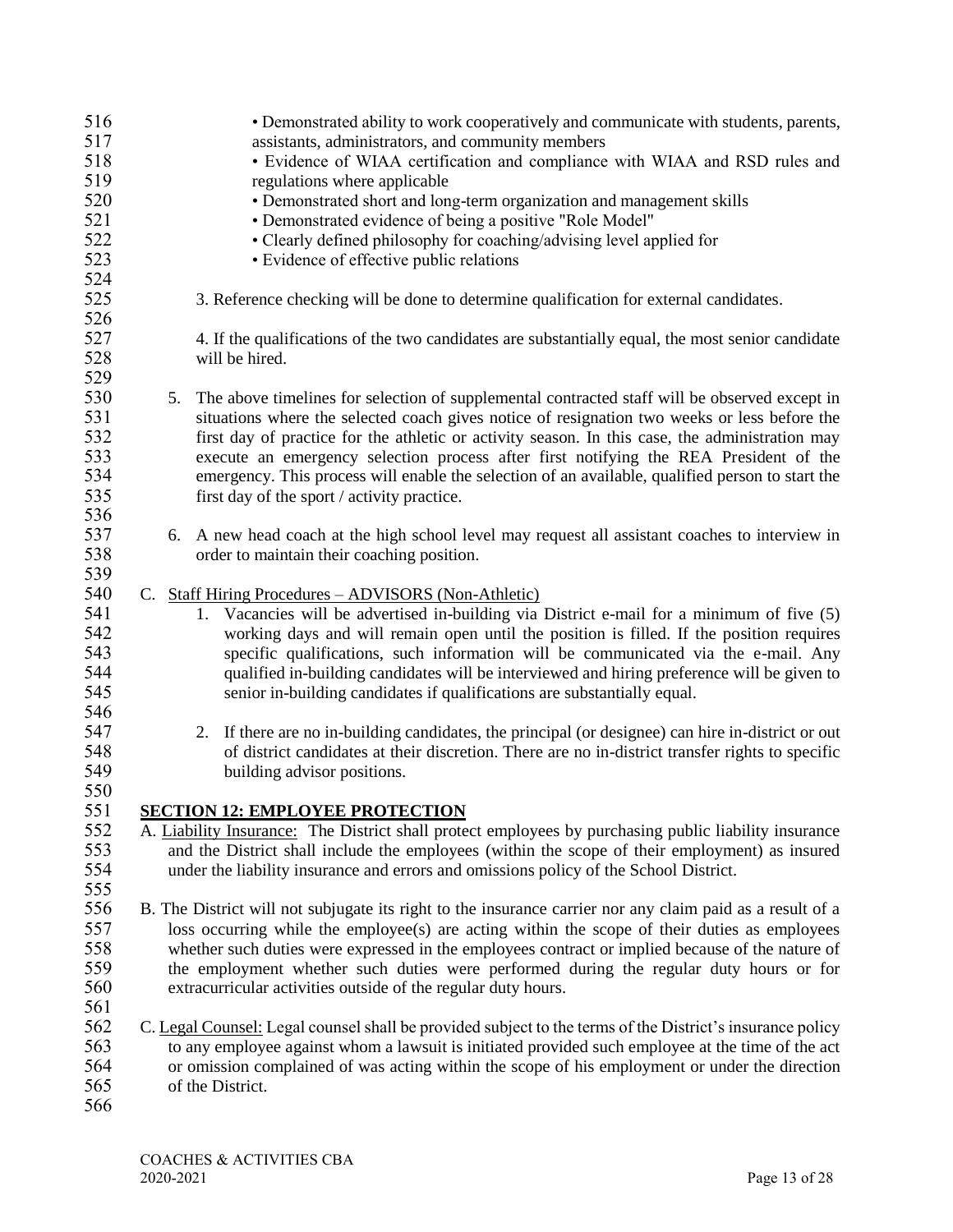- D. Notification when threatened: An employee who is threatened by any person or group while carrying out assigned duties shall immediately notify the immediate supervisor. The supervisor shall notify 569 the Superintendent and, if necessary, the police. Immediate steps shall be taken in cooperation with<br>570 the employee to provide for the employee s safety. Precautionary measures for the employee's the employee to provide for the employee s safety. Precautionary measures for the employee's safety shall be reported to the Superintendent at the earliest possible time.
- 572<br>573 E. When absence or disability arises out of or from injury sustained in the course of District employment, employees shall suffer no loss in District wages or other benefits less the amount of any workmen's s compensation awarded.
- 576<br>577 F. Employees may use reasonable measures with a student patron or other person as is necessary to protect him/herself a fellow employee, a teacher, an administrator or another student from attack, physical abuse or injury or to prevent damage to District property.
- G. The employer shall support and assist employees with respect to the maintenance of control and discipline of students in the employee's assigned work area.
- H. The District will support any employee seeking legal redress for violations of the law committed by students or member of the public who verbally or physically abuse any employee while he or she is performing duties for the District.
- 588 I. The District expects employees using the services of private lawyers to cover their own obligations for fees or costs incurred by the use of those services. for fees or costs incurred by the use of those services.
- 

- 591 J. Liability for Medical Delivery: No employee shall be required by the employer to dispense or administer medication or perform any other medical function. Should any employee agree administer medication or perform any other medical function. Should any employee agree voluntarily to provide such medication or administration of any medical function the employer agrees to hold harmless such employee from any and all liability that might result therefrom.
- 
- K. These supervision duties as noted in paragraph J. do not include activities during which the employee is in attendance and does not have specific supervisory responsibilities assigned by the principal or designee.
- 
- 1. Volunteers are defined by school district policy and any potential volunteer must be cleared by the District prior to volunteering.
- 602 2. Volunteers have no preference in any potential hiring process and are considered out-<br>603 6-district candidates. There is no assumption that volunteering leads to automatic of-district candidates. There is no assumption that volunteering leads to automatic contracts at a later date.

## **SECTION 13: TRAINING / INSERVICE**

- A. The district shall provide opportunities for training courses required by State Regulation or District policy as a condition of continued employment. This will include CPR and first aid training annually.
- B. The Employer shall provide approved first aid kits in all work areas.
- C. If during the course of the member's employment with the District certifications are required and/or changed by the Washington Interscholastic Activities Association (WIAA) or other governing body to maintain employment in the member's current position, the District will provide or pay for any courses and travel related to obtaining those certifications. If the member pays, the District will reimburse full related costs.
-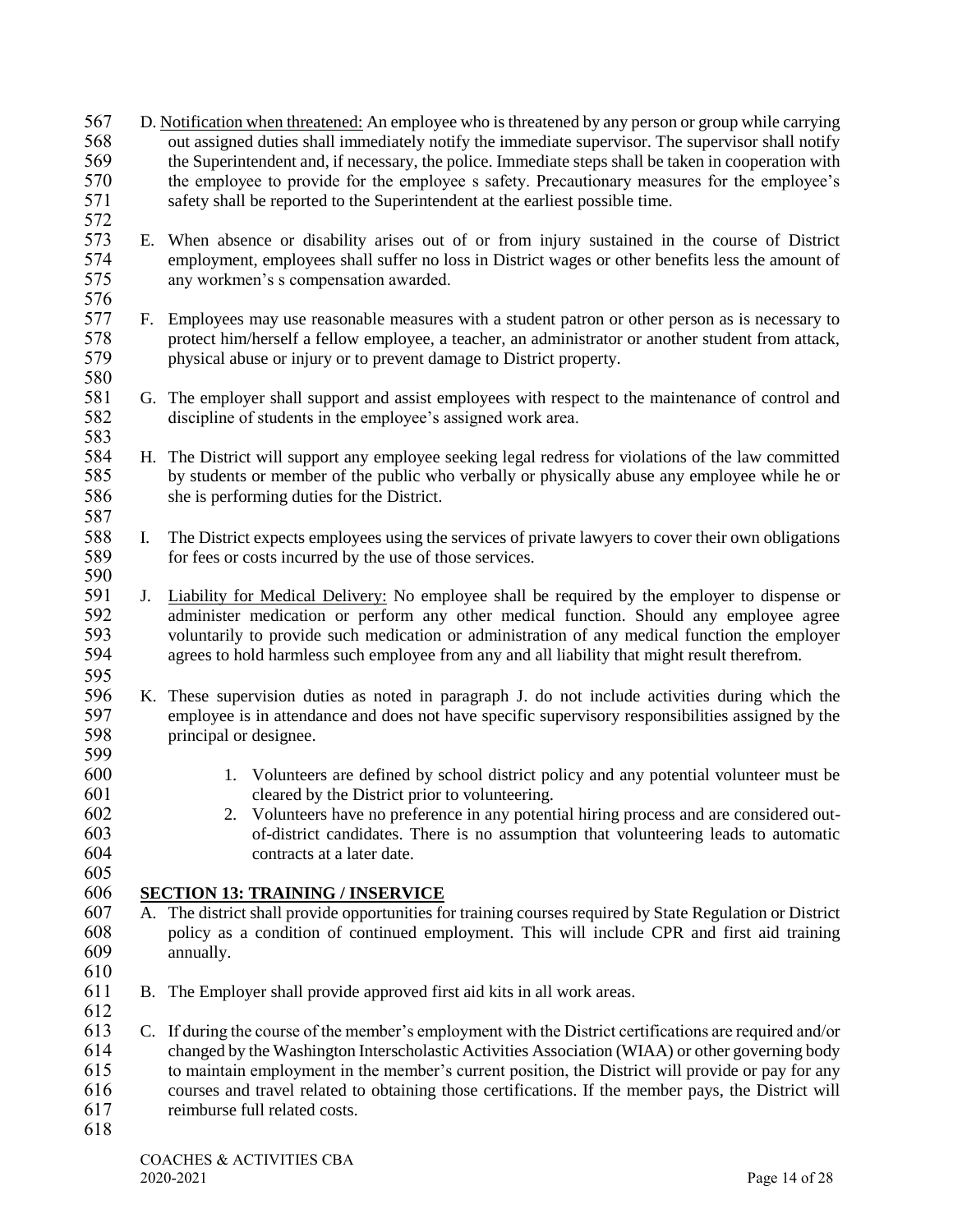| 619 |    | D. Coaches/Advisors In-service Days                                                                                                           |
|-----|----|-----------------------------------------------------------------------------------------------------------------------------------------------|
| 620 |    | 1. The Association and the District agree that staff development days require prior District                                                  |
| 621 |    | approval per the current REA Master agreement.                                                                                                |
| 622 |    |                                                                                                                                               |
| 623 |    | 2. The District and the Association agree that the primary purpose of staff development days is                                               |
| 624 |    | for improvement of skills.                                                                                                                    |
| 625 |    |                                                                                                                                               |
| 626 |    | 3. The District and the Association agree that coaches/advisors have additional training needs                                                |
| 627 |    |                                                                                                                                               |
|     |    | such as first aid, safety, program coordination skill training and other sport related training.                                              |
| 628 |    |                                                                                                                                               |
| 629 |    | 4. The District and the Association agree that one (1) day of coaching/advising related training                                              |
| 630 |    | is acceptable each year with normal Principal approval.                                                                                       |
| 631 |    |                                                                                                                                               |
| 632 |    | 5. The District and the Association agree that no more than two days may be used in any year                                                  |
| 633 |    | for coaching/advising related staff development.                                                                                              |
| 634 |    |                                                                                                                                               |
| 635 |    | 6. The parties agree that approval for the second day of training will require:                                                               |
| 636 |    |                                                                                                                                               |
| 637 |    | a. A statement from the coach/advisor indicating why the second day of training is                                                            |
| 638 |    | necessary.                                                                                                                                    |
| 639 |    |                                                                                                                                               |
| 640 |    | b. A statement from the Principal and coach/advisor indicating how the training will                                                          |
| 641 |    | help them become better in their instructional role except for safety first aid and                                                           |
| 642 |    | program coordination.                                                                                                                         |
| 643 |    |                                                                                                                                               |
| 644 |    | c. In any given year no more than one day shall be devoted to first aid safety or program                                                     |
| 645 |    | coordination.                                                                                                                                 |
| 646 |    |                                                                                                                                               |
|     |    |                                                                                                                                               |
|     |    |                                                                                                                                               |
| 647 |    | <b>SECTION 14: SUPPLEMENTAL SALARY DETERMINATION/PLACEMENTS</b>                                                                               |
| 648 |    | A. The experience rating factor will be used to determine the Experience Factor for each holder of a                                          |
| 649 |    | Supplemental Contract as covered in this Section, relative to determination of stipend:                                                       |
| 650 |    | 1. Experience Rating Factors                                                                                                                  |
| 651 |    | $0$ Years = 0.95                                                                                                                              |
| 652 |    | 1-2 Years = $1.05$                                                                                                                            |
| 653 |    | $3-5$ Years = 1.15                                                                                                                            |
| 654 |    | 6-8 Years = $1.20$                                                                                                                            |
| 655 |    | $9-11$ Years = 1.30                                                                                                                           |
| 656 |    | 12-15 Years = $1.40$                                                                                                                          |
| 657 |    | $16+Years = 1.50$                                                                                                                             |
| 658 |    |                                                                                                                                               |
| 659 |    | B. Longevity will be calculated as follows: starting in year 17, 1.0% shall be added to the individual's                                      |
| 660 |    | stipend(s) for each year beyond 16 years.                                                                                                     |
| 661 |    |                                                                                                                                               |
| 662 |    | C. Individuals who perform the duties of both boys and girls head coach/advisor shall receive a 25%                                           |
| 663 |    | increase in stipend (1.25X times the amount of the stipend). This increase shall not be used in                                               |
| 664 |    | calculating the assistant coach/advisor stipends for that activity. Applies to all co-operative and/or                                        |
| 665 |    | co-educational sports/activities.                                                                                                             |
| 666 |    |                                                                                                                                               |
| 667 | D. |                                                                                                                                               |
| 668 |    | For purposes of this Section, high school refers to positions for grades 9-12, inclusive; middle<br>school refers to positions in grades 6-8. |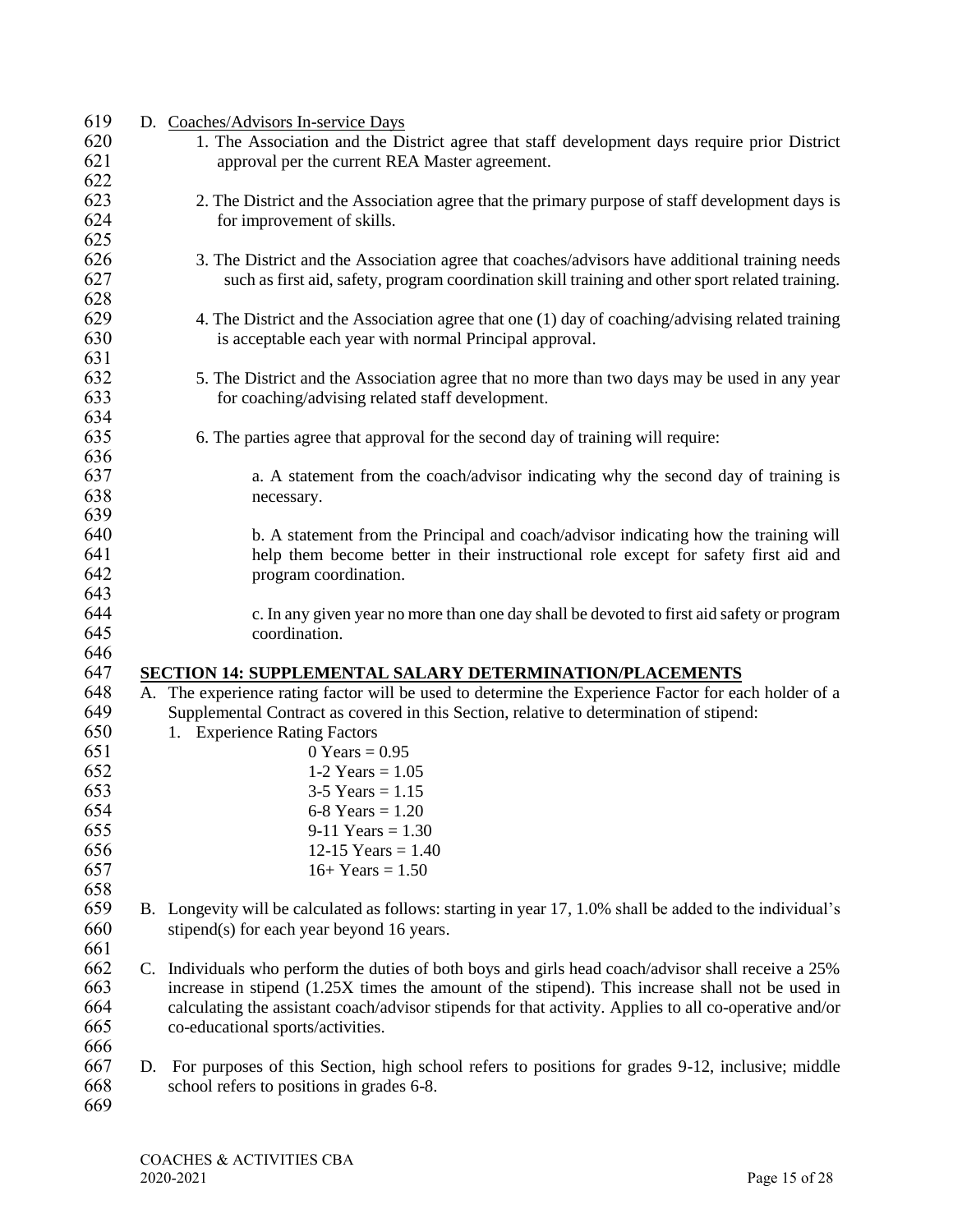| 670<br>671                      | Е. |    | The extra duty stipend identified as "Club Advisor" shall be given to those positions that meet the<br>following criteria:                                                                                                                                                    |
|---------------------------------|----|----|-------------------------------------------------------------------------------------------------------------------------------------------------------------------------------------------------------------------------------------------------------------------------------|
| 672<br>673<br>674               |    | 1. | The advisor position must have a minimum of 36 hours' time each year, 30 hours of which<br>must be direct contact time with the members (students).                                                                                                                           |
| 675<br>676<br>677<br>678        |    |    | 2. If the advisor receives release time for activity/club duties, the position will not be included on<br>this salary schedule, with the exception of Activity Director.                                                                                                      |
| 679                             |    | 3. | The activity/club must be an approved organization of the ASB and the principal.                                                                                                                                                                                              |
| 680<br>681<br>682<br>683        |    |    | 4. At the secondary level, activities/clubs require a minimum of six (6) members or participants<br>to warrant an advisor.                                                                                                                                                    |
| 684<br>685<br>686               |    |    | 5. Any activity/club not presently approved and seeking approval must submit a copy of its<br>constitution and by-laws to the appropriate ASB, Activity Director, and secondary principal.                                                                                    |
| 687<br>688<br>689               |    |    | 6. Activity/Club Advisor must submit Activity Evaluation Form Part 1 (see Appendix E) to the<br>Activity Director by September 30 of each school year.                                                                                                                        |
| 690<br>691<br>692               |    |    | 7. Activity/Club Advisor must submit Activity Evaluation Form Part 2 (see Appendix E) to the<br>Activity Director by April 30 of each school year.                                                                                                                            |
| 693<br>694<br>695               |    |    | F. Post Season pay for any play past the end of the last regular season contest will be an additional<br>8% for each week of play beyond the regular season. The number of coaches* eligible for post<br>season pay are limited as follows:                                   |
| 696<br>697<br>698<br>699<br>700 |    |    | 1. Football $(8)$<br>Volleyball, Soccer, Cross Country, Swimming, Basketball, Baseball, Softball (2)<br>2.<br>Wrestling for more than three players $(2)$ , if three or less $(1)$<br>3.<br>Tennis, Golf, Swim, Bowling (1)<br>4.<br>Track, Head coach plus event coach<br>5. |
| 701<br>702<br>703<br>704        |    |    | <b>Athletic Trainer</b><br>6.<br>*Additional coaches may be added for boys/girls teams---i.e. one (1) additional coach<br>for Girls Wrestling subject to Athletic Director approval                                                                                           |
| 705                             |    |    | G. Regulations Governing Accumulated Experience                                                                                                                                                                                                                               |
| 706<br>707                      |    |    | 1. For initial placement on the salary schedule, prior comparable, contracted experience in a<br>related sport or activity will be used. Human Resource Services will verify experience.                                                                                      |
| 708<br>709<br>710               |    |    | 2. Each year of in-district service within a sport or activity will advance the coach/advisor one<br>step on the experience table.                                                                                                                                            |
| 711<br>712<br>713<br>714        |    | 3. | Each year as an assistant within a sport or activity shall be credited with one (1) year when<br>advancing to a head position in a sport or activity.                                                                                                                         |
| 715<br>716<br>717               |    |    | 4. Each year in a sport or activity will count one (1) year when moving into the same sport or<br>activity. See Article III, Section I.                                                                                                                                       |
| 718<br>719<br>720               |    | 5. | When moving into a different level (middle school to senior high or senior high to middle<br>school), each year of experience in a sport or activity will be credited in full.                                                                                                |
| 721                             |    | 6. | In this Section, one $(1)$ year of experience shall mean one $(1)$ academic year.                                                                                                                                                                                             |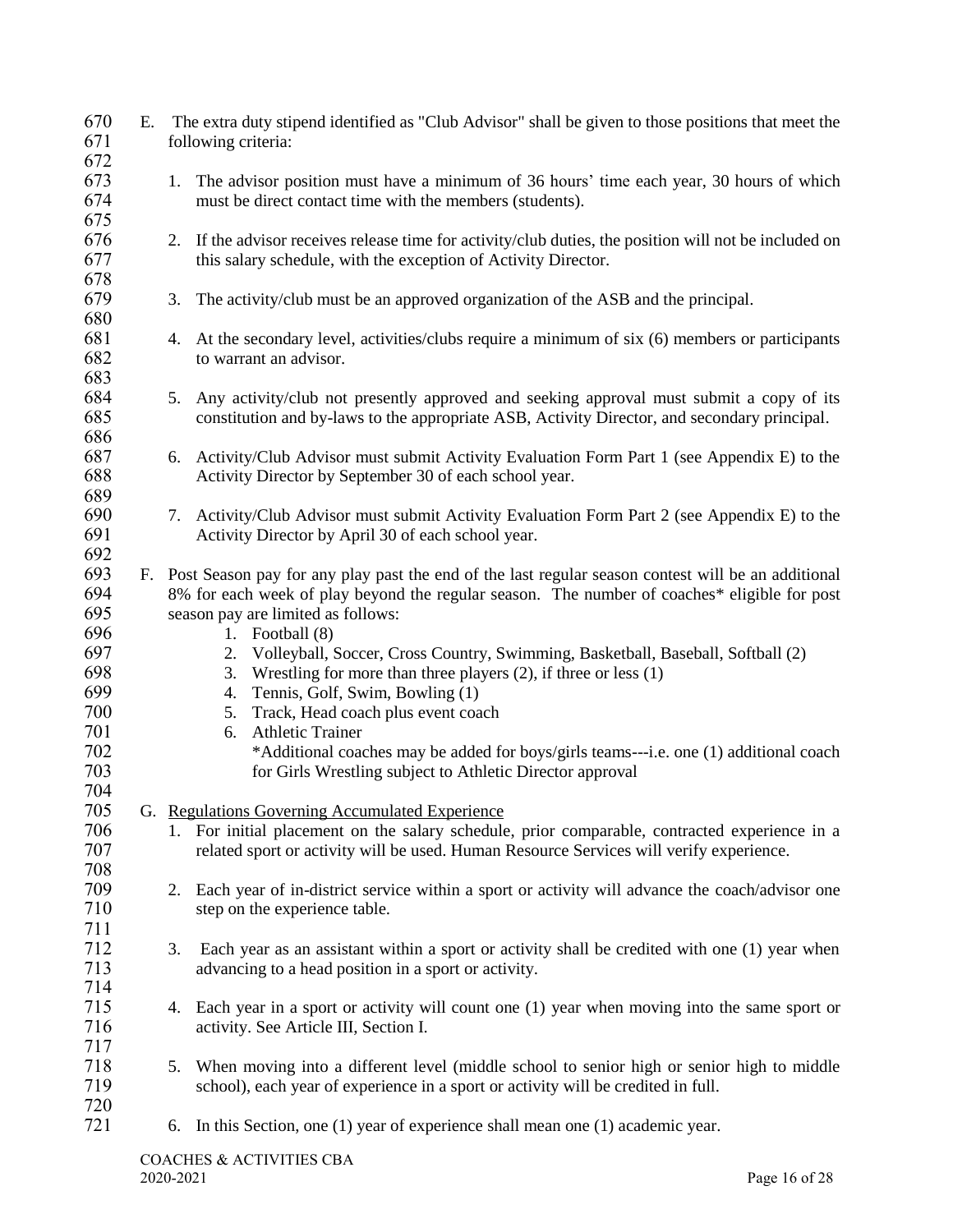- H. The number of Supplemental Contracts to be issued will be determined at the District level and will be made available to the Association. upon request.
- 1. Additional coaches/advisors will be added at the sole discretion of the District upon submission of an additional coach(es)/advisor(s) request form to the Athletic Director by the head coach/advisor of the sport/activity. Consideration for additional coach(es)/advisor(s) will be based on student participation (turn-out), safety, instruction, management, and structure of meetings, practices, and/or competitions.
- 731 2. The additional coach(es)/advisor(s) request form shall be mutually agreed upon by the 732 12 2. District and Association and shall include the title of the additional position requested, rationale for the additional position, and duties of the additional position.
- 3. Final approval of additional coaches/advisors must be received from the District prior to additional coaches/advisors beginning work.
- 4. Additional positions added through this process will be considered "seasonal/temporary."
- I. Approval of the request to add an additional coach or advisor must be given by the District prior to posting and hiring and the new coach/advisor starting work. Additional coaches/advisors that are not approved through the process defined in this section will be considered unpaid volunteers.
- J. At the high school level only, by June 30 each year the District will communicate to Principals, 744 Athletic Directors, Activities Directors the planned allotment (number) of contracts (stipends) for<br>745 the following school year. Principals, Athletic Directors, and/or Activities Directors will the following school year. Principals, Athletic Directors, and/or Activities Directors will communicate the planned allotment (number of contracts) to coaches/advisors for planning purposes.
- K. Coaches should expect a contract to be issued within ten (10) school days from the start of the school year, season, or date of hire to issue contracts to coaches/advisors. The District should expect Coaches/advisors to return a signed contract within ten (10) school days from the date of issue.
- L. Summer Season:
- 1. The District will provide stipends for summer camps or clinics with pre-approval of the HS Athletic Director. Such stipends shall be subject to a minimum daily time requirement (minimum of two hours per day) and time sheet submittal. The maximum amount to be paid is \$750 per coach, based on \$50 per day for up to 15 days.
- 2. Requests for summer camps/clinics must be submitted to the Athletic Directors by June 1 of each year.
- 3. This stipend shall be paid to all HS coaches managing summer practices and/or camps with the exclusion of the HS Strengths/Weights (as HS Strengths/Weights are paid per the salary schedule for summer coaching).
- 4. Current bargaining unit members, or newly hired coaches for the next contract year, are eligible for summer stipends.
- **SECTION 15: LEAVES**
- 768 A. For those certificated employees who are covered by the REA certificated agreement leaves will<br>769 be available for usage as agreed to under the CBA. be available for usage as agreed to under the CBA.
- B. For those employees under a separate CBA, Illness, Injury, and Emergency, Bereavement and Other Leave policy implementation will be available for usage as agreed to under the CBA.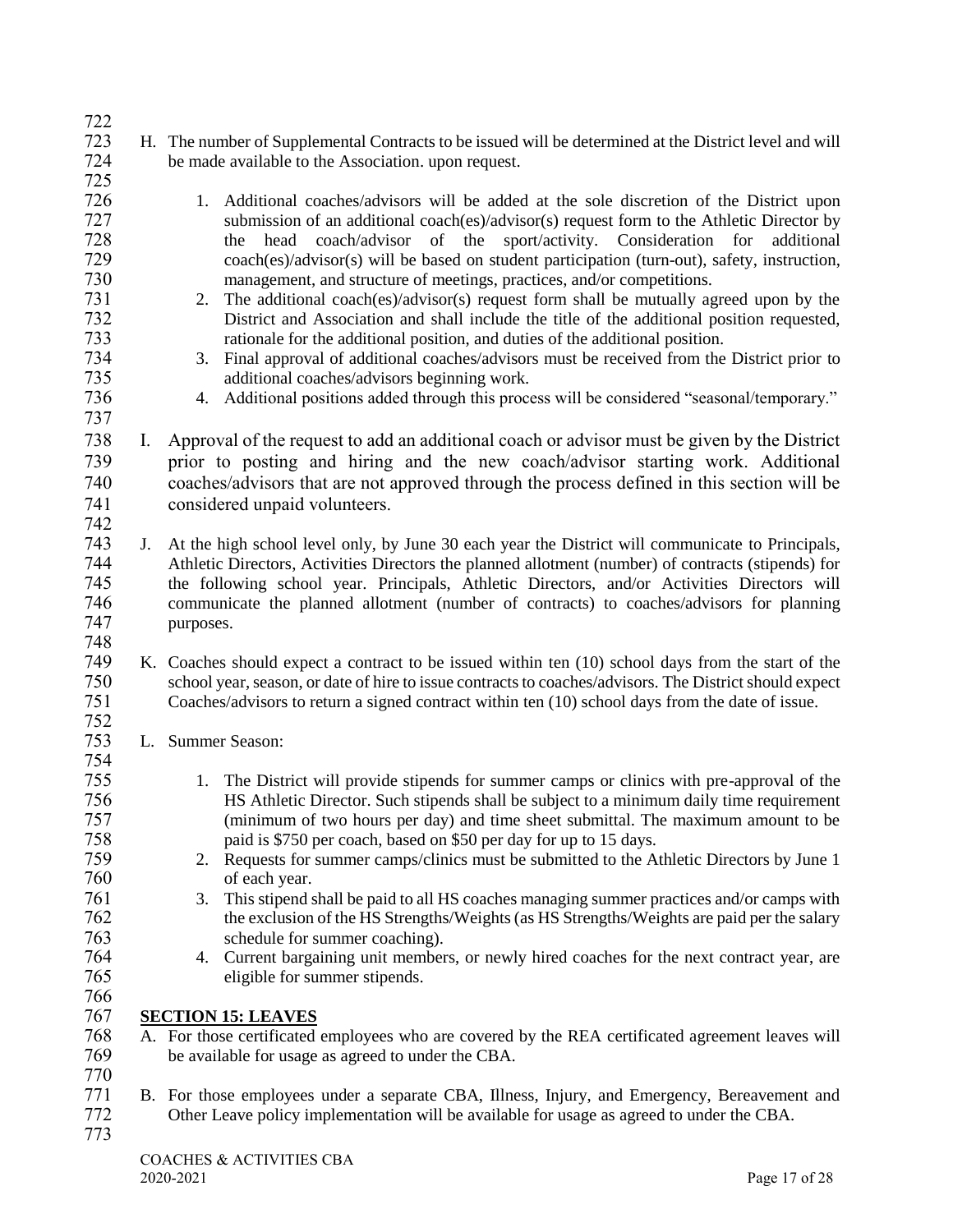- 774 C. For those employees not covered under a CBA, Illness, Injury, and Emergency, Bereavement and 775 Other Leave policy implementation will be made through mutual agreement between the supervisor 776 and the employee.
- 777 778 D. A physician's statement of illness or medical release may be required upon the request of the Human Resources. 780
- 781 E. Generally, medical leave from a certificated or classified position in the District will be considered 782 medical leave from an extracurricular position. 783
- 1. However, the District and Association acknowledge there may be instances where leaves 785 from a certificated or classified position may not impact extracurricular duties (and vice 786 versa). Extracurricular reinstatement from leave will be on a case-by-case basis between the employee and the employer.
- 789 F. Employees shall be granted time as needed for those sudden, unexpected occurrences which require 790 immediate action.
- 791 792 G. Every attempt will be made by the principal/athletic director to find a substitute for the employee during their absence. during their absence.

## 794<br>795

788

## 795 **ARTICLE IV - DISCIPLINE**

- 796<br>797 797 **SECTION 1: STUDENT DISCIPLINE**<br>798 A. In accordance with Washington Adm
- 798 A. In accordance with Washington Administrative Code, each employer shall have the authority to<br>799 mnose discipline upon a student for misconduct that violates written rules of the school district 799 impose discipline upon a student for misconduct that violates written rules of the school district and/or individual instructor. and/or individual instructor.
- $\frac{801}{802}$ B. The employer shall support and assist employees with respect to the maintenance of control and 803 discipline of students under the employee's supervision. The employer or its designated 804 representative shall take reasonable steps to relieve the employee of responsibilities with respect to 805 students who are disruptive or repeatedly violate rules and regulations.
- $\frac{806}{807}$
- 807 C. Staff shall be informed of student(s) who evidence behaviors that could present a safety problem 808 to the students or staff. Staff shall be provided with specific information about the known behavior 809 pattern(s) of the student(s) and suggested strategies for managing those behaviors prior to the start 810 of the season or activity. 811
- 812 D. The bargaining unit member shall have the authority to exclude a student from an activity after 813 following the appropriate disciplinary route without success. When such discipline includes the 814 exclusion of a student from an activity, the following shall apply: 815
- 816 1. The period of exclusion shall not exceed the balance of the activity period.<br>817 2. The student may not be returned to that activity period without approval of
- 2. The student may not be returned to that activity period without approval of the bargaining 818 unit member.
- 819 3. Prior to the student being readmitted to the activity, the bargaining unit member will be 820 informed of the action taken.
- 821 4. Each bargaining unit member shall have the authority to recommend to administration a 822 longer suspension and/or expulsion for misconduct based upon the severity of the infraction.
- 823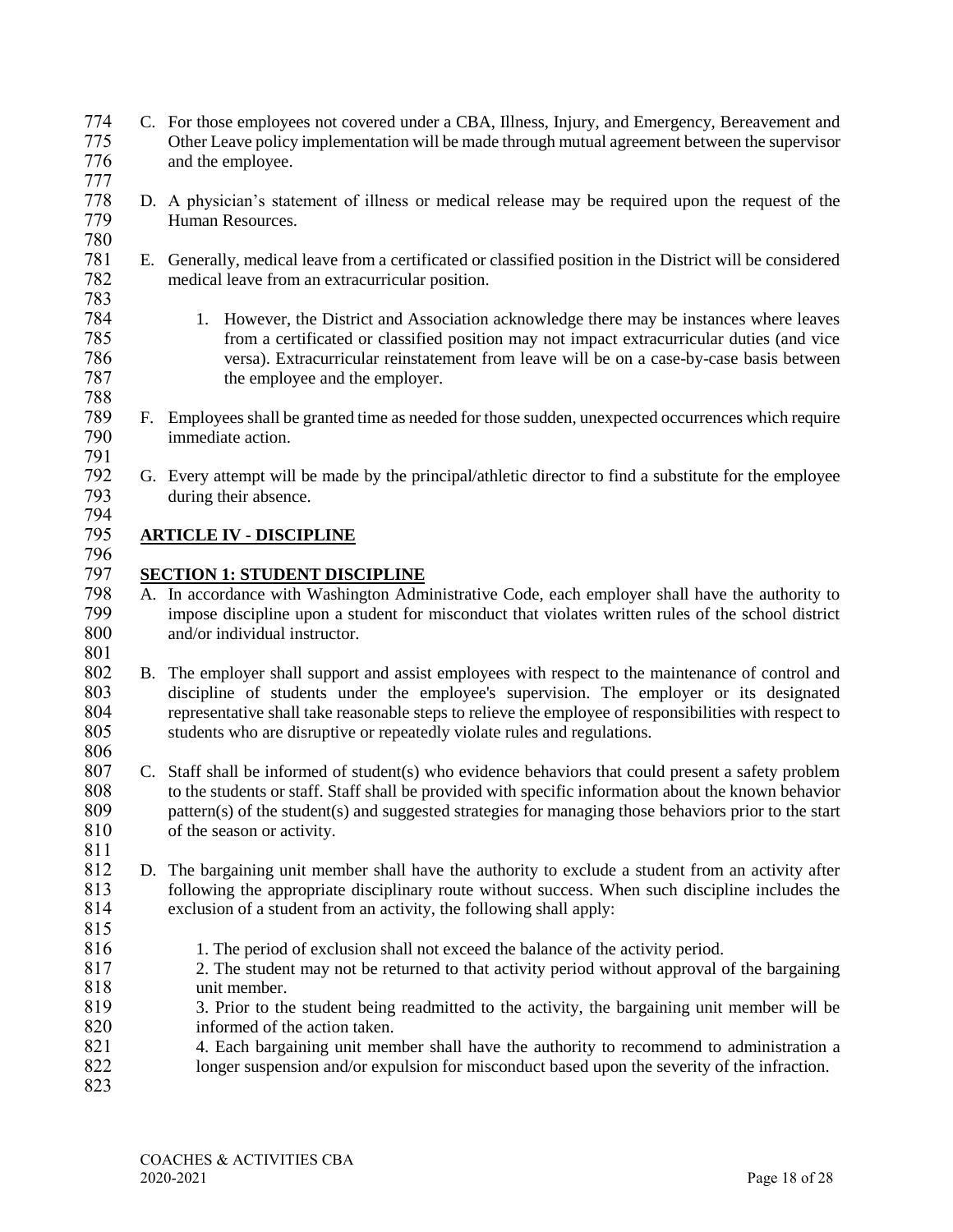5. Upon the request of the bargaining unit member a conference between student, parent/guardian, principal, and athletic director will be held to discuss future behavior 826 expectations of the student.

## **SECTION 2: DISTRICT DISCIPLINE**

829 A. The Board and the Superintendent shall support and uphold its employees in their efforts to maintain discipline in the District in accordance with District discipline rules. Such written rules are to be discipline in the District in accordance with District discipline rules. Such written rules are to be distributed to each employee at the beginning of the school year. Further, it shall be understood that the authority of employees to use prudent disciplinary measures for the safety and well-being of students 833 and employees supported by the Board. In the exercise of authority by an employee to control and<br>834 maintain order and discipline, the employee may use their professional judgment including reasonable maintain order and discipline, the employee may use their professional judgment including reasonable use of physical restraint concerning matters not provided for by specific policies adopted by the Board 836 and not inconsistent with Federal or state laws or regulations.

## **SECTION 3: MANDATORY MEETINGS**

 A. The District shall conduct instructional mandatory meetings for all employees covered under this contract concerning all applicable federal, state, and local laws; District rules, regulations, and 841 procedures pertaining to student rights, teacher rights, due process, and the processing of student discipline. These meetings will be held prior and/or during the school vear or the sport/activity season discipline. These meetings will be held prior and/or during the school year or the sport/activity season 843 and at no cost to the employee.

#### **ARTICLE V - CONTRACT DURATION**

## **SECTION 1: DURATION**

- 848 A. This Agreement shall remain in full force and effect from September 1, 2020, to and including August 31, 2022. Either party may, upon written notice no later than sixty days (60) days before the date of expiration, give notice of its intent to negotiate a successor Agreement.
- 851 B. This Agreement may be reopened for amendment, provided both parties concur, during the life of the Agreement as specified hereinafter. Either party may notify the other party in writing of its the Agreement as specified hereinafter. Either party may notify the other party in writing of its desire to negotiate. Supplemental Agreements thus completed will be signed by authorized representatives of the Association and Board.
- 856 C. Supplemental Agreements thus completed shall be affixed to and become a part of this Agreement and subject to all of its provisions. and subject to all of its provisions.
- D. Signatures:
- \_\_\_\_\_\_\_\_\_\_\_\_\_\_\_\_\_\_\_\_\_\_\_\_\_\_\_\_\_\_\_\_\_\_\_\_ \_\_\_\_\_\_\_\_\_\_\_\_\_\_\_\_\_\_\_\_\_\_\_\_\_\_\_\_\_\_\_\_\_\_\_\_ 864 Chris Jacobs, REA President Tony Howard, RSD Asst. Supt of HR \_\_\_\_\_\_\_\_\_\_\_\_\_\_\_\_\_\_\_\_\_\_\_\_\_\_\_\_\_\_\_\_\_\_\_\_
	-

- Date of Signature
-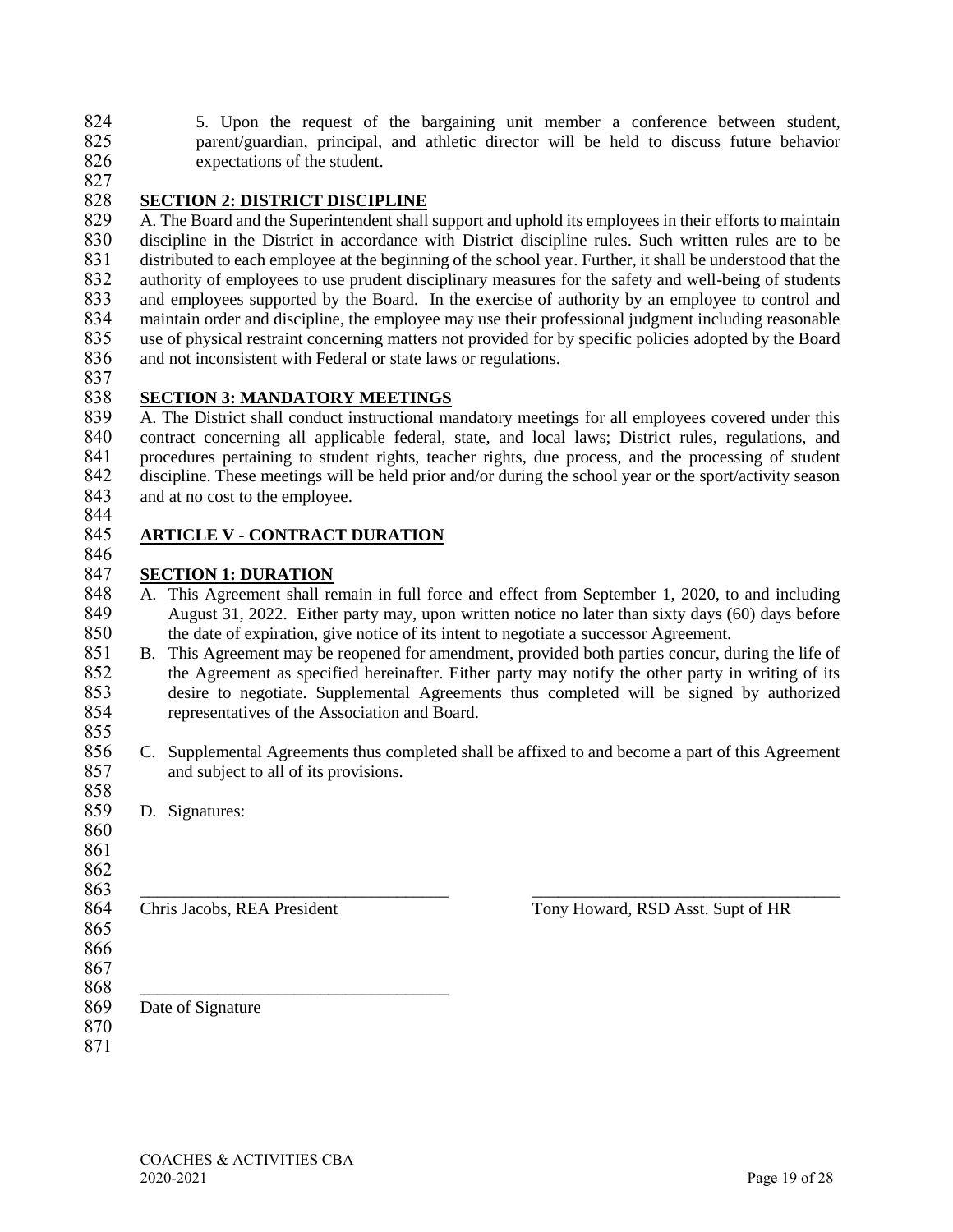| Appendix A – Salary Schedule (Coaches) 2020-2021 |
|--------------------------------------------------|
|--------------------------------------------------|

|             | <b>COACHES 2020-21</b> |      | Step 1  | Step 2  | Step 3  | Step 4  | Step 5  | Step 6     | Step 7          |
|-------------|------------------------|------|---------|---------|---------|---------|---------|------------|-----------------|
| Schedule    | Ratio                  | Mult | 0Y      | $1-2Y$  | $3-5Y$  | $6-8$ Y | $9-11Y$ | $12 - 15Y$ | 16 <sub>Y</sub> |
| <b>BASE</b> | 35552                  | 0.02 | 0.95    | 1.05    | 1.15    | $1.2\,$ | 1.3     | 1.4        | 1.5             |
|             | 0.18                   |      | \$6,079 | \$6,719 | \$7,359 | \$7,679 | \$8,319 | \$8,959    | \$9,599         |
| 2           | 0.15                   |      | \$5,066 | \$5,600 | \$6,133 | \$6,399 | \$6,933 | \$7,466    | \$7,999         |
| 3           | 0.11                   |      | \$3,715 | \$4,106 | \$4,497 | \$4,693 | \$5,084 | \$5,475    | \$5,866         |
|             | 0.18                   | 0.7  | \$4,256 | \$4,704 | \$5,152 | \$5,376 | \$5,823 | \$6,271    | \$6,719         |
|             | 0.15                   | 0.7  | \$3,546 | \$3,920 | \$4,293 | \$4,480 | \$4,853 | \$5,226    | \$5,600         |
| 6           | 0.11                   | 0.7  | \$2,601 | \$2,874 | \$3,148 | \$3,285 | \$3,559 | \$3,833    | \$4,106         |
| 7           | 0.16                   | 0.5  | \$2,702 | \$2,986 | \$3,271 | \$3,413 | \$3,697 | \$3,982    | \$4,266         |
| 8           | 0.13                   | 0.5  | \$2,195 | \$2,426 | \$2,658 | \$2,773 | \$3,004 | \$3,235    | \$3,466         |
| 9           | 0.11                   | 0.5  | \$1,858 | \$2,053 | \$2,249 | \$2,346 | \$2,542 | \$2,738    | \$2,933         |
| 10          | 0.16                   | 0.35 | \$1,891 | \$2,090 | \$2,290 | \$2,389 | \$2,588 | \$2,787    | \$2,986         |
| 11          | 0.13                   | 0.35 | \$1,537 | \$1,699 | \$1,860 | \$1,941 | \$2,103 | \$2,265    | \$2,426         |
| 12          | 0.11                   | 0.35 | \$1,300 | \$1,437 | \$1,574 | \$1,643 | \$1,779 | \$1,916    | \$2,053         |

Group 1 **HS Football Head** HS Basketball Head Boys HS Basketball Head Girls

#### Group 2

\*\*Certified Athletic Trainier (x3) HS Head Athletic Trainer HS Baseball Head HS Softball Head HS Swimming Head (x2 Seasons) HS Gymnastics Head **HS Head Track Boys HS Head Track Girls** HS Volleyball Head **HS Wrestling Head HS Soccer Head Boys HS Soccer Head Girls HS Dance/Drill Head** Group 3 HS Cross Country Head Boys HS Cross Country Head Girls **HS Tennis Head Boys HS Tennis Head Girls** HS Golf Head Boys **HS Golf Head Girls HS Head Bowling** 

Group 4 **HS Football Asst HS Basketball Asst Boys HS Basketball Asst Girls** 

Group 5 **HS Baseball Asst HS Softball Asst** HS Swimming Asst (x2 Seasons) **HS Track Asst** HS Volleyball Varsity Asst **HS Volleyball Asst HS Wrestling Asst HS Soccer Asst Boys HS Soccer Asst Girls** HS Strengths/Weights (x4)

#### Group 6

**HS Cross Country Assts HS Tennis Asst HS Dance/Drill Asst** \*\*Non-Certified Athletic Trainier (x3)

Group 7 MS Football Head MS Basketball Head Boys MS Basketball Head Girls MS Athletic Director (x4 Seasons)

\*\* Added/Changed for 2020-21

Group 8

MS Baseball Head MS Softball Head MS Track Head Boys MS Track Head Girls MS Volleyball Head MS Wrestling Head MS Soccer Head Boys MS Soccer Head Girls

#### Group 9 MS Dance Head

MS Cross Country Head

Group 10 **MS Football Assts** MS Basketball Assts Boys

#### Group 11

MS Basketball Assts Girls

MS Baseball Assts MS Softball Assts **MS Track Assts** MS Volleyball Assts **MS Wrestling Assts** MS Soccer Assts Boys MS Soccer Assts Girls

Group 12

MS Cross Country Asst **MS** Dance Asst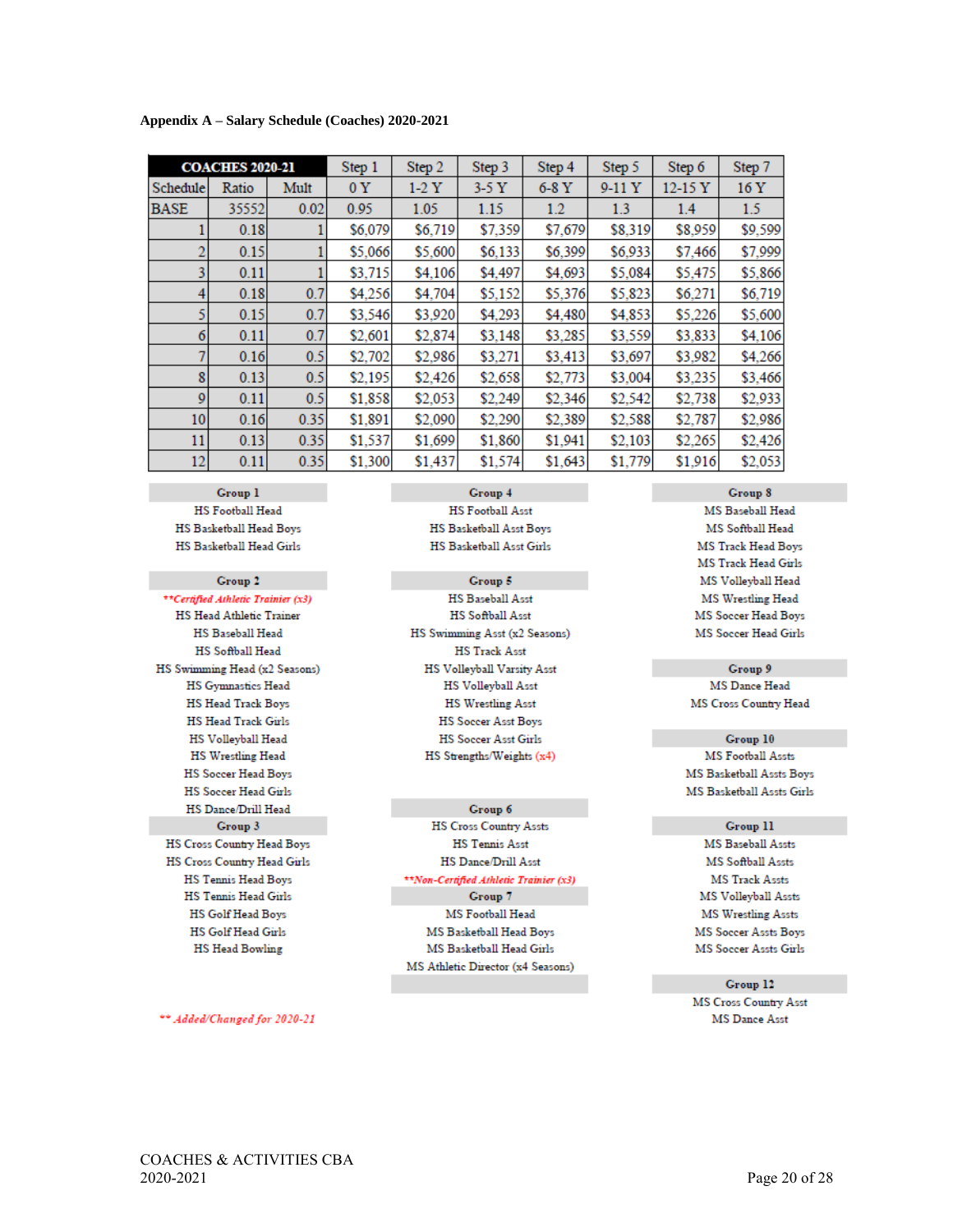|             | <b>ACTIVITIES 2020-21</b> |      | Step 1  | Step 2  | Step 3  | Step 4  | Step 5  | Step 6     | Step 7  |
|-------------|---------------------------|------|---------|---------|---------|---------|---------|------------|---------|
| Schedule    | Ratio                     | Mult | 0Y      | 1-2 Y   | $3-5Y$  | $6-8$ Y | 9-11 Y  | $12 - 15Y$ | 16 Y    |
| <b>BASE</b> | \$35,552                  | 2%   | 0.95    | 1.05    | 1.15    | 1.20    | 1.30    | 1.40       | 1.50    |
| 13          | 0.15                      |      | \$5,066 | \$5,600 | \$6,133 | \$6,399 | \$6,933 | \$7,466    | \$7,999 |
| 14          | 0.11                      |      | \$3,715 | \$4,106 | \$4,497 | \$4,693 | \$5,084 | \$5,475    | \$5,866 |
| 15          | 0.055                     |      | \$1,858 | \$2,053 | \$2,249 | \$2,346 | \$2,542 | \$2,738    | \$2,933 |
| 16          | 0.03                      |      | \$1,013 | \$1,120 | \$1,227 | \$1,280 | \$1,387 | \$1,493    | \$1,600 |
| 17          | 0.15                      | 0.7  | \$3,546 | \$3,920 | \$4,293 | \$4,480 | \$4,853 | \$5,226    | \$5,600 |
| 18          | 0.11                      | 0.7  | \$2,601 | \$2,874 | \$3,148 | \$3,285 | \$3,559 | \$3,833    | \$4,106 |
| 19          | 0.13                      | 0.5  | \$2,195 | \$2,426 | \$2,658 | \$2,773 | \$3,004 | \$3,235    | \$3,466 |
| 20          | 0.11                      | 0.5  | \$1,858 | \$2,053 | \$2,249 | \$2,346 | \$2,542 | \$2,738    | \$2,933 |
| 21          | 0.055                     | 0.5  | \$929   | \$1,027 | \$1,124 | \$1,173 | \$1,271 | \$1,369    | \$1,467 |
| 22          | 0.03                      | 0.5  | \$507   | \$560   | \$613   | \$640   | \$693   | \$747      | \$800   |
| 23          | 0.03                      | 0.35 | \$355   | \$392   | \$429   | \$448   | \$485   | \$523      | \$560   |

#### Group 13 (OLD A,B)

HS Activities Director (x3 Seasons) HS Music Instrumental **HS Music Vocal HS Drama** Group 14 (OLD A,C) HS Cheer Varsity (x2 Seasons) **HS Musical Head Marching Band Director** HS Journalism

**HS** Yearbook HS CTE (TSA, DECA, FBLA)

### Group 15 (OLD A,D)

HS Senior Class Advisor HS Marching Band Asst Elementary School Patrol Group 16 (OLD A,E) HS Class Advisors (9th, 10th, 11th)  $HS$  Clubs  $(16)$ REHS Clubs (5) \*\*HS Club Sports (4)

Group 17 (Old B,B)

Event Coordinators (x3 Seasons) HS Cheer Asst (x2 Seasons)

Group 18 (OLD B,C) HS Musical Asst Instrumental **HS Musical Asst Vocal** 

### Group 19 (OLD C,B)

MS Activities Director (x2) MS Drama

> Group 20 (OLD C,C) MS Yearbook

## Group 21 (OLD  $C,D$ )

MS Music Instrumental **MS Music Vocal** Group 22 (OLD C,E)  $MS$  Clubs  $(3)$ MS Intramurals (8) Group 23 (OLD D,E) ES Clubs (8)

\*\* Added/Changed for 2020-21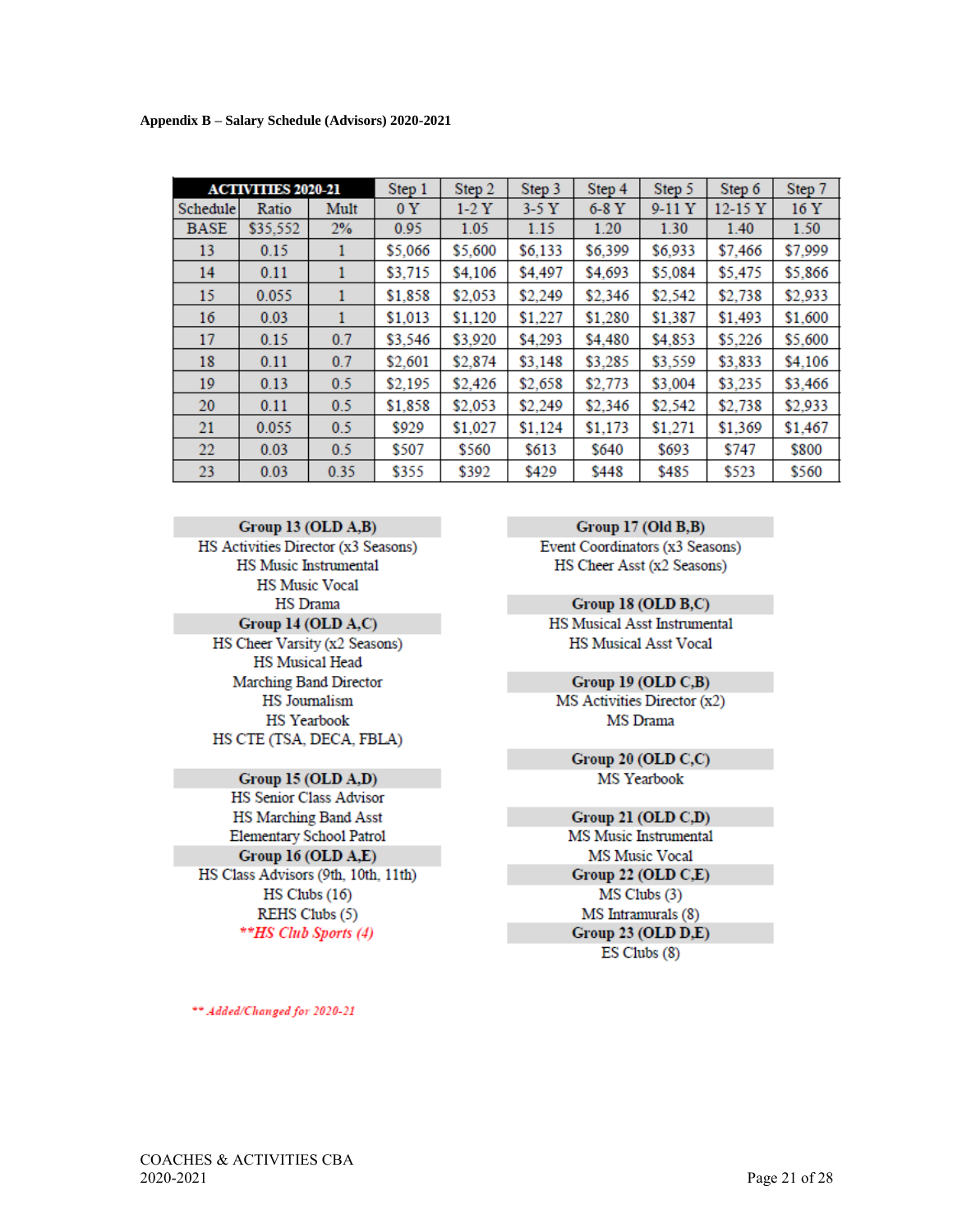#### **Appendix C**

#### **RICHLAND SCHOOL DISTRICT HEAD COACH EVALUATION FORM**

|                       | Name:            | School:                                                                                                                                                                              | Effective | Needs<br>Improveme | Not<br>$F_{\text{H}\text{m}}$ |  |  |  |
|-----------------------|------------------|--------------------------------------------------------------------------------------------------------------------------------------------------------------------------------------|-----------|--------------------|-------------------------------|--|--|--|
|                       | 1.               | Understands and cooperates with rules and regulations set forth by all governing agencies of                                                                                         |           |                    |                               |  |  |  |
|                       |                  | the sport coached and assumes responsibility for official rule interpretations that deal directly<br>with the sport.                                                                 |           |                    |                               |  |  |  |
|                       | 2.               | Establishes the fundamental philosophy, skills and techniques to be taught by staff.                                                                                                 |           |                    |                               |  |  |  |
|                       | 3.               | Supervises each practice session and all contests of the sport, which includes supervision at<br>all times of the locker and shower area.                                            |           |                    |                               |  |  |  |
|                       | $\overline{4}$ . | Maintains control of the team in all matters pertaining to coaching and athletic discipline,<br>consistent with a list of rules and expectations on file with the Athletic Director. |           |                    |                               |  |  |  |
|                       | 5.               | Submits a squad list to the Athletic Director for eligibility verification prior to the first<br>contest.                                                                            |           |                    |                               |  |  |  |
|                       | 6.               | Instructs fundamental skills and techniques specific to the sport with emphasis on safety.                                                                                           |           |                    |                               |  |  |  |
|                       | 7.               | Distributes and collects the school's athletic equipment before, during and after the season,                                                                                        |           |                    |                               |  |  |  |
|                       |                  | as well as being responsible for proper equipment used during all practices and contests.                                                                                            |           |                    |                               |  |  |  |
| COACHING              | 8.               | Public Relations: Cooperates with newspapers, radio, television, booster clubs, community<br>programs or events, parents and interested spectators.                                  |           |                    |                               |  |  |  |
|                       | 9.               | Relates in a positive and professional manner with the coaching staff, fellow coaches,                                                                                               |           |                    |                               |  |  |  |
|                       |                  | teaching staff, district staff, and parent groups                                                                                                                                    |           |                    |                               |  |  |  |
|                       |                  | 10. Demonstrates self-control and poise in all areas relating to coaching responsibilities                                                                                           |           |                    |                               |  |  |  |
|                       |                  | including sideline conduct at contests towards players, officials and other game officials.                                                                                          |           |                    |                               |  |  |  |
|                       |                  | 11. Gives support to the entire athletic program.                                                                                                                                    |           |                    |                               |  |  |  |
|                       |                  | 12. Provides direction and training to assistants on overall coaching responsibilities.                                                                                              |           |                    |                               |  |  |  |
| <b>ADMINISTRTAIVE</b> |                  | 13. Assumes responsibility for attendance at all meetings in the school, attendance at all league                                                                                    |           |                    |                               |  |  |  |
|                       |                  | level meetings, and attendance at all In-Services.                                                                                                                                   |           |                    |                               |  |  |  |
|                       |                  | 14. Determines the personnel of the team in an objective and consistent manner.                                                                                                      |           |                    |                               |  |  |  |
|                       |                  | 15. Provides input on all Assistants during coach evaluations                                                                                                                        |           |                    |                               |  |  |  |
|                       |                  |                                                                                                                                                                                      |           |                    |                               |  |  |  |
|                       |                  |                                                                                                                                                                                      |           |                    |                               |  |  |  |

Comments must be made to explain not effective rating. Comments for outstanding performance are also encouraged.

### **COMMENTS:**

**Next Year's Goals:**

**OVERALL RATING:** Effective Needs Improvement  $\Box$  Not Effective

Athletic Director: Date:

Coach: Date: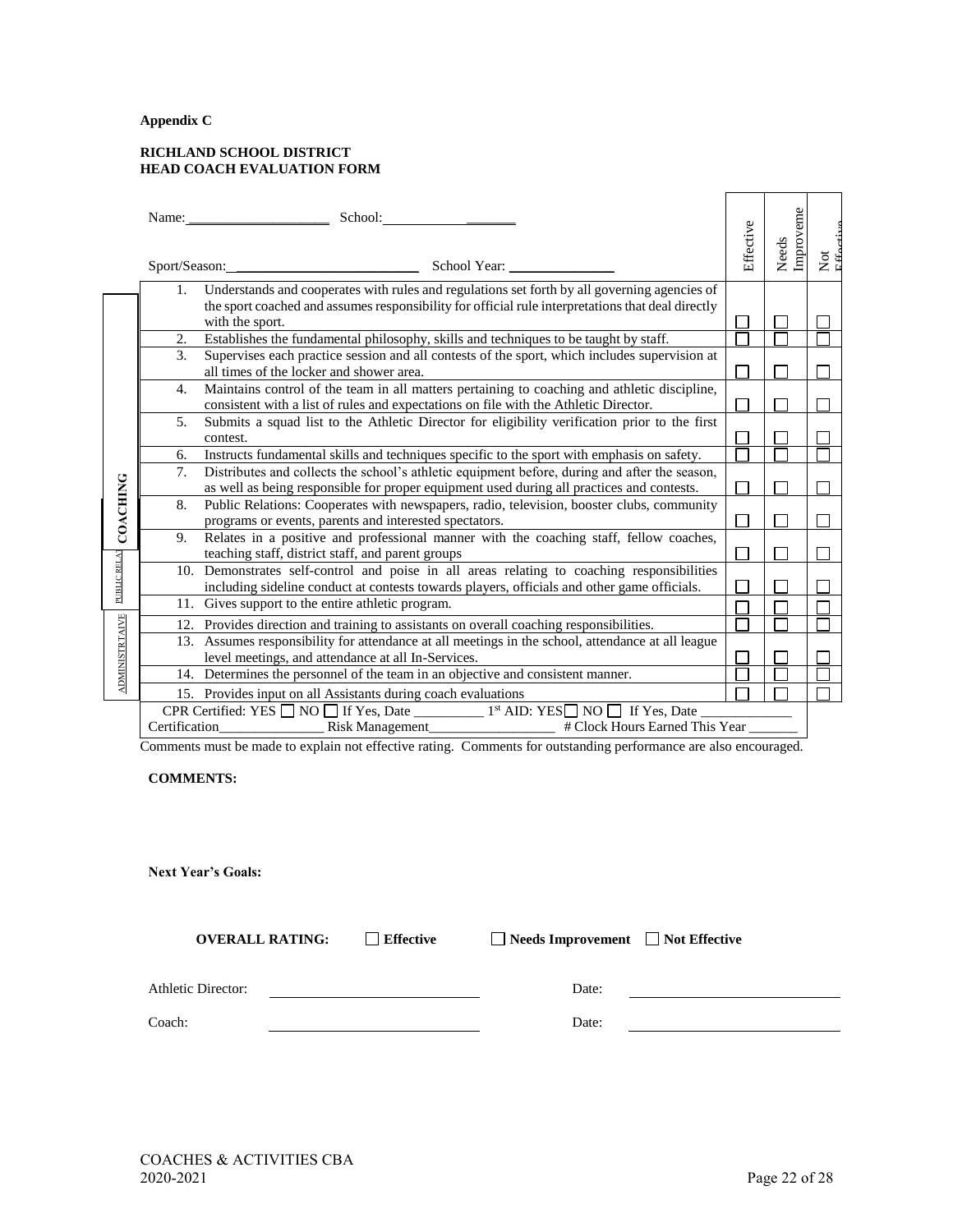#### **Appendix D RICHLAND SCHOOL DISTRICT ASSISTANT COACH EVALUATION FORM**

|                  |                | Name:<br>Sport/Season:<br>School Year:                                                                                                                                                                               | Effective | Improveme<br>Needs | Not<br>Effective |  |  |  |  |  |
|------------------|----------------|----------------------------------------------------------------------------------------------------------------------------------------------------------------------------------------------------------------------|-----------|--------------------|------------------|--|--|--|--|--|
|                  | 1.             | Understands and cooperates with rules and regulations set forth by all governing agencies<br>of the sport coached and assumes responsibility for official rule interpretations that deal<br>directly with the sport. |           |                    |                  |  |  |  |  |  |
|                  | 2.             | Implements the fundamental philosophy, skills and techniques established by the Head<br>Coach.                                                                                                                       |           |                    |                  |  |  |  |  |  |
|                  | 3.             | Supervises each practice session and all contests of the sport, which includes supervision<br>at all times of the locker and shower area.                                                                            |           |                    |                  |  |  |  |  |  |
|                  | 4.             | Maintains control of the team in all matters pertaining to coaching and athletic discipline,<br>consistent with a list of rules and expectations on file with the Athletic Director.                                 |           |                    |                  |  |  |  |  |  |
|                  | 5.             | Submits updated squad lists to the Athletic Director for eligibility verification prior to the<br>first contest.                                                                                                     |           |                    |                  |  |  |  |  |  |
|                  | 6.             | Instructs fundamental skills and techniques specific to the sport with emphasis on safety.                                                                                                                           |           |                    |                  |  |  |  |  |  |
| <b>COACHING</b>  | 7 <sub>1</sub> | Distributes and collects the school's athletic equipment before, during and after the<br>season, as well as being responsible for proper equipment used during all practices and<br>contests.                        |           |                    |                  |  |  |  |  |  |
|                  | 8.             | Public Relations: Cooperates with newspapers, radio, television, booster clubs,<br>community programs or events, parents and interested spectators.                                                                  |           |                    |                  |  |  |  |  |  |
|                  | 9.             | Relates in a positive and professional manner with the coaching staff, fellow coaches,<br>teaching staff, district staff, and parent groups                                                                          |           |                    |                  |  |  |  |  |  |
| PUBLIC RELATIONS |                | 10. Demonstrates self-control and poise in all areas relating to coaching responsibilities<br>including sideline conduct at contests towards players, officials and other game officials.                            |           |                    |                  |  |  |  |  |  |
|                  |                | # Clock Hours Earned This Year<br><b>Certification</b><br>Risk Management                                                                                                                                            |           |                    |                  |  |  |  |  |  |

Comments must be made to explain each not effective rating. Comments for outstanding performance are also encouraged.

#### **COMMENTS:**

**Next Year's Goals:**

| <b>OVERALL RATING:</b>    | $\Box$ Effective | $\Box$ Needs Improvement $\Box$ Not Effective |  |
|---------------------------|------------------|-----------------------------------------------|--|
| <b>Athletic Director:</b> |                  | Date:                                         |  |
| Head Coach:               |                  | Date:                                         |  |
| <b>Assistant Coach:</b>   |                  | Date:                                         |  |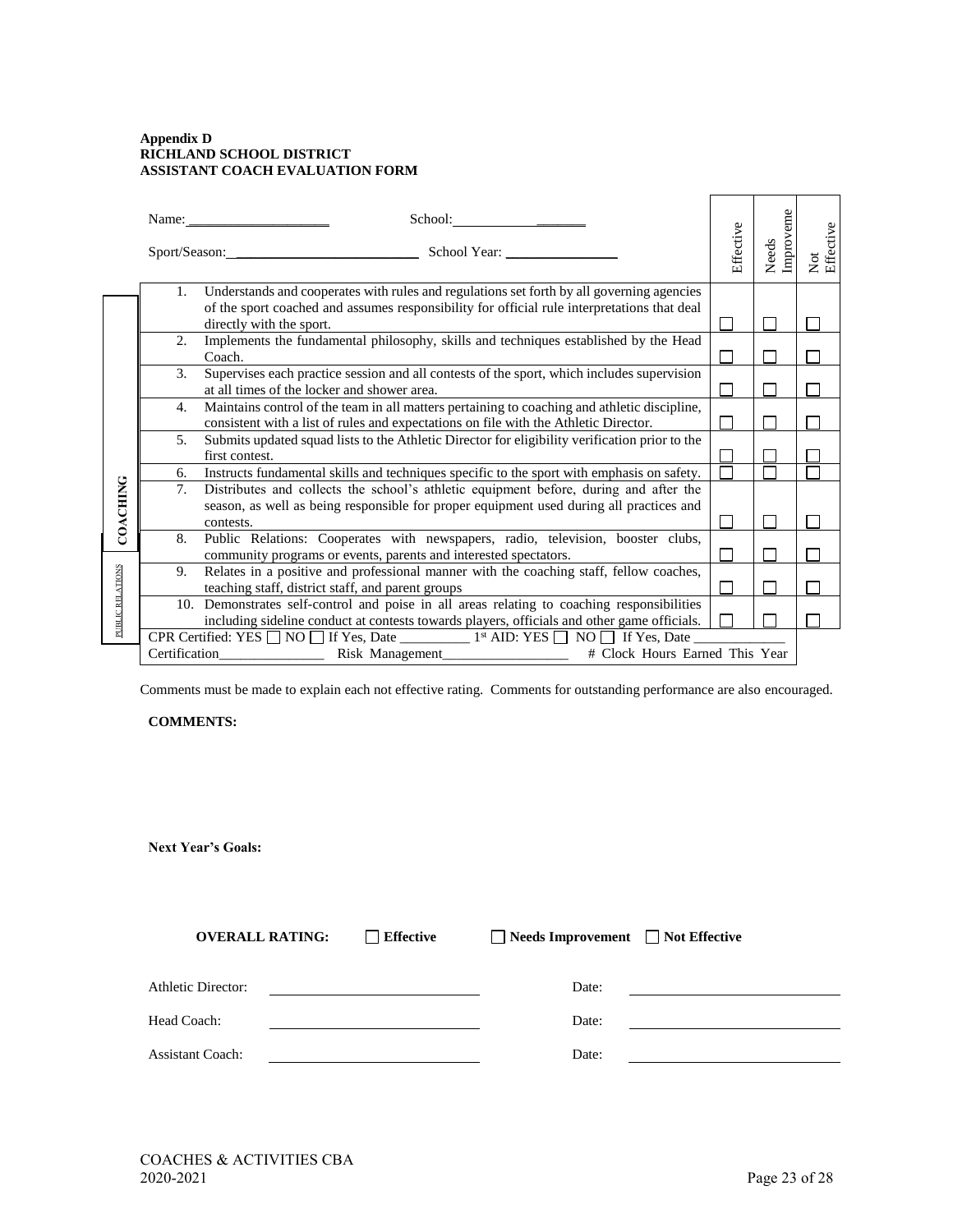### **Appendix E - Activity Evaluation Form**

### **PART 1: To be completed by activity advisor and turned into Activity Director/Administrator in the fall. Due by September 30th annually.**

What is the purpose and/or goal of your club activity? What will your professional responsibilities be?

Are you required to have any Professional Memberships for your activity?

What are your responsibilities for equipment, supplies, and facilities?

What activities do you anticipate doing this year?

Will your activity meet a minimum requirement of 50 hours this year and how? Do you anticipate any travel with your activity this year? What travel guidelines will you follow?

Are there any safety concerns or for your activity this year? If so, please explain. What steps will you take to meet these safety issues?

Will you be fundraising and/or working with a budget with ASB or a booster group? Please outline your financial plans.

What level and type of public relations visibility do you anticipate with your activity this year?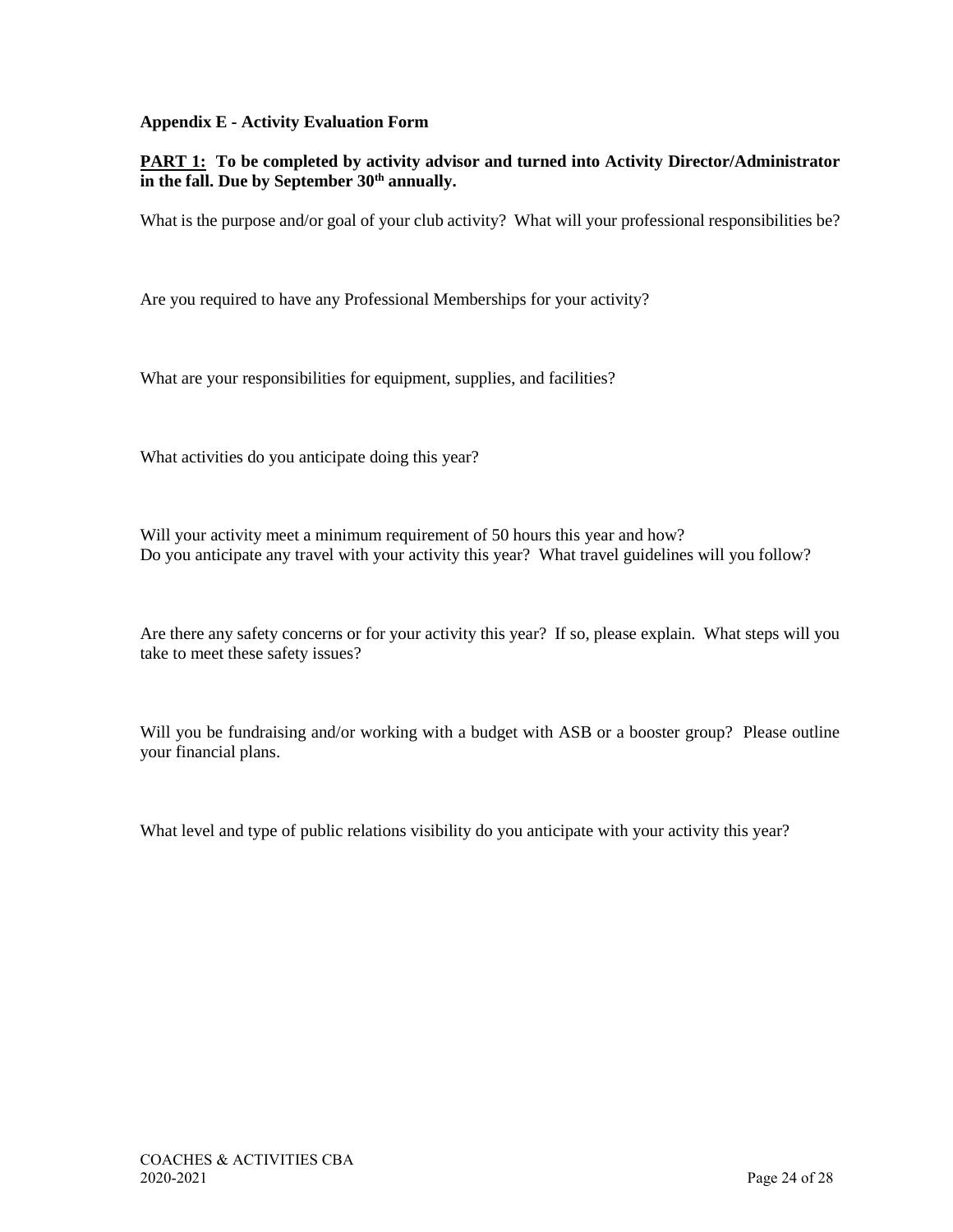**Richland School District Activity Advisor Evaluation Self-Evaluation**

**PART 2:** To be completed by activity advisor and turned into Activity Director/Administrator **in the spring. Due by April 30th annually.**

Did your club meet its projected goals and purpose this year?

Did you do the activities you projected this year?

Did you meet the 36 hours you projected? If not, explain.

How many participants were there in your activity this year? If less than 20 students, do you anticipate your student involvement numbers to go up next year? Why?

If you projected travel this year, did you follow school district travel procedures? If not, please explain.

Were you able to meet all safety issues in your activity?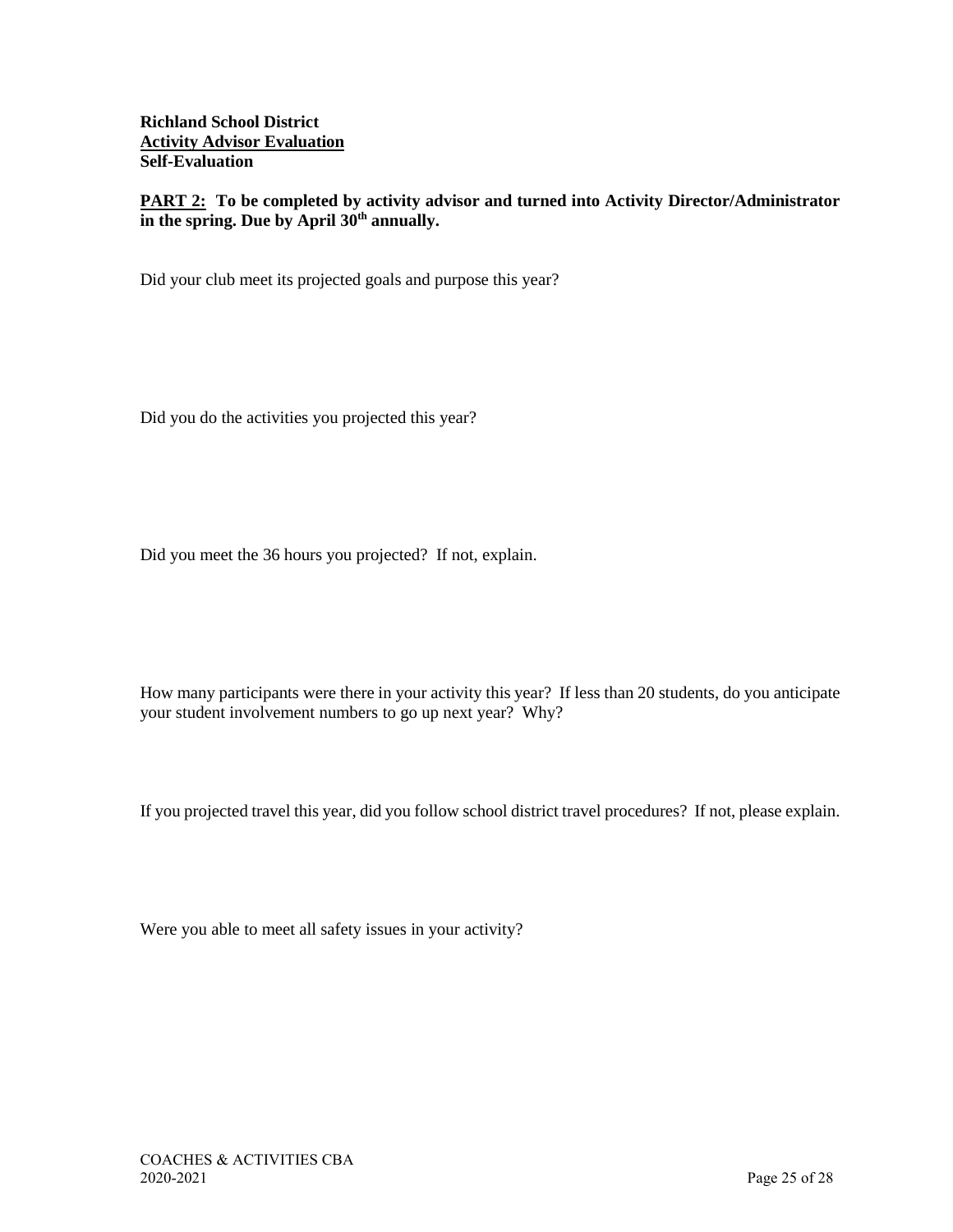## **APPENDIX F Activity Director/Administrator Evaluation**

**PART 3: Activity Director and/or Administrator, please attach parts 1 and 2 using this completed evaluation as a cover-page. Due by the last day of the school year annually.**

| Name:                 |                | School:                                                                                                                                                                                                                             |  |  |                      |               |                |
|-----------------------|----------------|-------------------------------------------------------------------------------------------------------------------------------------------------------------------------------------------------------------------------------------|--|--|----------------------|---------------|----------------|
| <b>School Year</b>    |                | <b>Activity/Position</b>                                                                                                                                                                                                            |  |  | Needs<br>Improvement | Not Effective | Not Applicable |
|                       | $\mathbf{1}$   | Understands and cooperates with rules and regulations set forth by the Richland School<br>District.                                                                                                                                 |  |  |                      |               |                |
| <b>ADVISING</b>       | $\overline{2}$ | Supervises activity meetings, functions, performances, and travel.                                                                                                                                                                  |  |  |                      |               |                |
|                       | 3              | If working with assistants, establishes the fundamental philosophy, skills, and techniques to be<br>taught by activity staff.                                                                                                       |  |  |                      |               |                |
|                       | 3              | Maintains control of activity in all matters pertaining to advising and extra-curricular activity<br>discipline, consistent with list of rules and expectation on file Activity Director.                                           |  |  |                      |               |                |
|                       | 4              | Submits an activity participation list and RSD Student Participation Agreements to the Activity<br>Director for eligibility verification within first month of club activity. Submits any additional<br>participant names as added. |  |  |                      |               |                |
|                       | 5              | Meets RSD expectations for safety and liability                                                                                                                                                                                     |  |  |                      |               |                |
|                       | 6              | Distributes and collects any school materials used, as well as being responsible for equipment<br>used during all activity functions and travel.                                                                                    |  |  |                      |               |                |
| PUBLIC<br>RELATION    | 7              | Public Relations: Cooperates with newspapers, radio, television, booster clubs, community<br>programs or events, parents, and interest spectators.                                                                                  |  |  |                      |               |                |
|                       | 8              | Relates in a positive and professional manner with teaching staff, district staff, and parent<br>groups.                                                                                                                            |  |  |                      |               |                |
|                       | 9              | Demonstrates self-control and poise in all areas relating to advising responsibilities including<br>conduct at all activity functions and travel towards other advisors, activity groups, and officials.                            |  |  |                      |               |                |
| <b>ADMINISTRATIVE</b> | 10             | Provides direction and any needed training to assistants.                                                                                                                                                                           |  |  |                      |               |                |
|                       | 11             | Follows school district and ASB guidelines for any financial spending and/or fundraising.                                                                                                                                           |  |  |                      |               |                |
|                       | 12             | Follows school district guidelines for transportation and travel with activity.                                                                                                                                                     |  |  |                      |               |                |
|                       | 13             | Activity participants are selected for participation in an objective and consistent manner.                                                                                                                                         |  |  |                      |               |                |
|                       | 14             | Provides input on any assistants receiving evaluation during advisor evaluations.                                                                                                                                                   |  |  |                      |               |                |

**COMMENTS: [***Comments must be made to explain each less than effective rating. Comments for outstanding performance are also encouraged and may include any goal's for next year.*]

**OVERALL RATING:**  $\Box$  Effective  $\Box$  Needs Improvement  $\Box$  Not Effective

| <b>Activity Director Signature</b> | Date |  |
|------------------------------------|------|--|
| <b>Administrator Signature</b>     | Date |  |
| <b>Activity Advisor Signature</b>  | Date |  |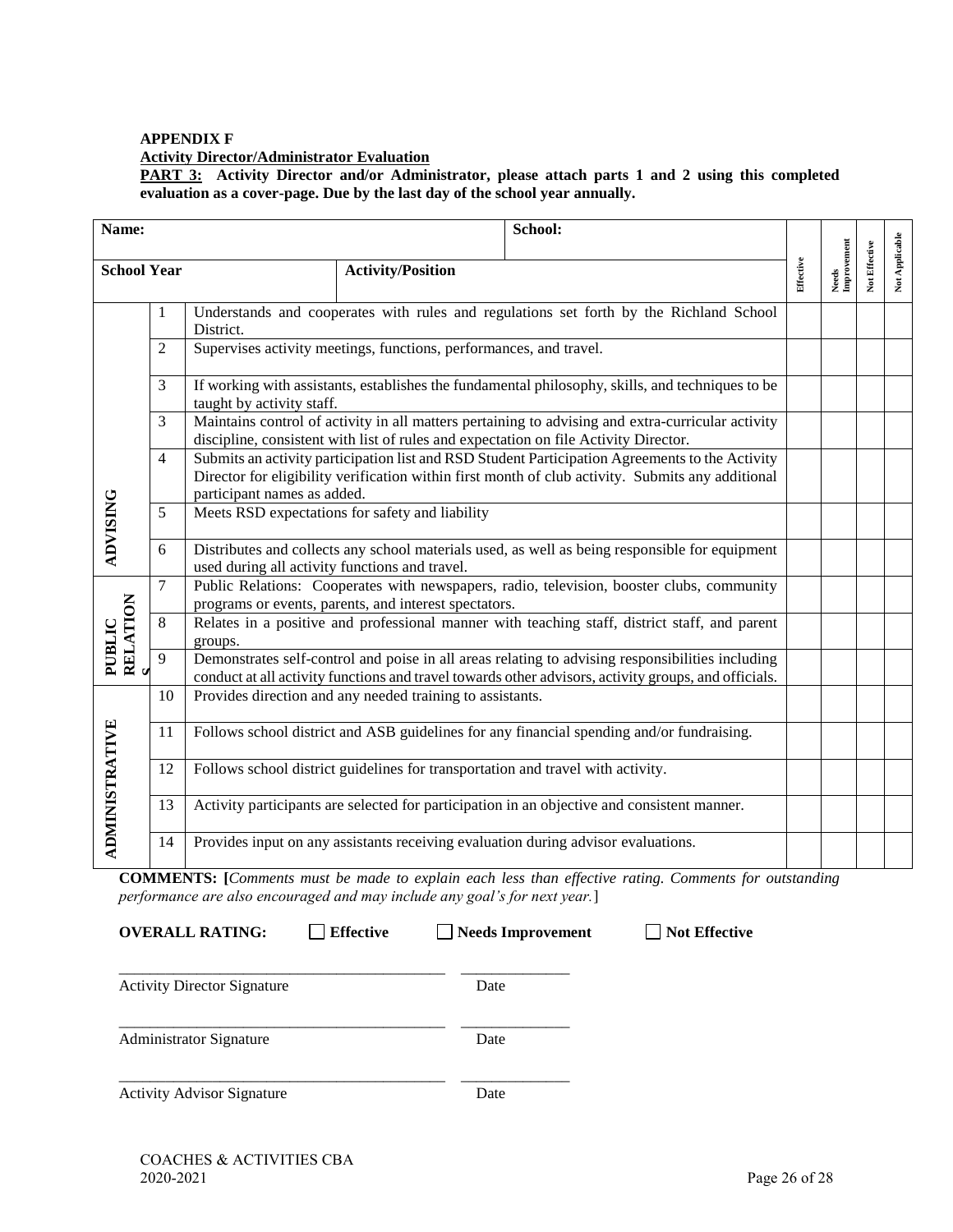| 872        |                       | <b>Letter of Agreement</b>                                                                                                                                                                 |  |  |  |
|------------|-----------------------|--------------------------------------------------------------------------------------------------------------------------------------------------------------------------------------------|--|--|--|
| 873        | <b>By and Between</b> |                                                                                                                                                                                            |  |  |  |
| 874        |                       | <b>The Richland School District</b>                                                                                                                                                        |  |  |  |
| 875        |                       | and                                                                                                                                                                                        |  |  |  |
| 876        |                       | <b>The Richland Education Association</b>                                                                                                                                                  |  |  |  |
| 877        |                       |                                                                                                                                                                                            |  |  |  |
| 878        |                       | <b>Agreement to Settle Open Collective Bargaining Items</b>                                                                                                                                |  |  |  |
| 879        |                       |                                                                                                                                                                                            |  |  |  |
| 880<br>881 |                       | The District and the Association agree to this Letter of Agreement to settle all outstanding<br>items relating to the open contract negotiations for a successor contract to the 2017-2020 |  |  |  |
| 882        |                       | Collective Bargaining Agreement. The parties agree to the following:                                                                                                                       |  |  |  |
| 883        |                       |                                                                                                                                                                                            |  |  |  |
| 884        |                       | 1. Language: TA's as previously agreed will be incorporated into the main Agreement.                                                                                                       |  |  |  |
| 885        |                       |                                                                                                                                                                                            |  |  |  |
| 886        |                       | 2. Wages/Language:                                                                                                                                                                         |  |  |  |
| 887        |                       |                                                                                                                                                                                            |  |  |  |
| 888        |                       | a. One-year contract, 2020-21 only.                                                                                                                                                        |  |  |  |
| 889        |                       | b. 1.5% salary increase.                                                                                                                                                                   |  |  |  |
| 890        |                       | Salary schedule structure stays same as 2017-20 contract w/following<br>c.                                                                                                                 |  |  |  |
| 891        |                       | corrections:                                                                                                                                                                               |  |  |  |
| 892        |                       | Correction for column heading multipliers<br>1.                                                                                                                                            |  |  |  |
| 893        |                       | Correction for the athletic trainer (MOU)<br>11.                                                                                                                                           |  |  |  |
| 894        |                       | d. Addition of new section 3.11.D: Approval of the request to add an additional                                                                                                            |  |  |  |
| 895        |                       | coach or advisor must be given by the District prior to posting and hiring and                                                                                                             |  |  |  |
| 896        |                       | the new coach/advisor starting work. Additional coaches/advisors that are not                                                                                                              |  |  |  |
| 897        |                       | approved through the process defined in this section will be considered unpaid                                                                                                             |  |  |  |
| 898        |                       | volunteers.                                                                                                                                                                                |  |  |  |
| 899        |                       |                                                                                                                                                                                            |  |  |  |
| 900        |                       | 3. COVID-19 Impacts:                                                                                                                                                                       |  |  |  |
| 901        |                       |                                                                                                                                                                                            |  |  |  |
| 902        |                       | Head coaches/lead advisors will continue to be paid with the expectation that<br>a.                                                                                                        |  |  |  |
| 903        |                       | they maintain program integrity in case live format events can resume.                                                                                                                     |  |  |  |
| 904        |                       | b. Assistant coaches/assistant advisor payment is not automatic. Assistant                                                                                                                 |  |  |  |
| 905        |                       | coaches/assistant advisors can continue to be paid provided that there is work                                                                                                             |  |  |  |
| 906        |                       | available as determined by the head coach/advisor and approved by the                                                                                                                      |  |  |  |
| 907        |                       | athletic/activity director. Examples may include (but are not limited to):                                                                                                                 |  |  |  |
| 908        |                       | i. Meeting virtually with groups of students or student athletes regarding                                                                                                                 |  |  |  |
| 909        |                       |                                                                                                                                                                                            |  |  |  |
| 910        |                       | the needs of the program<br>Meeting virtually with groups of students to encourage physical activity,                                                                                      |  |  |  |
| 911        |                       | $\overline{11}$ .                                                                                                                                                                          |  |  |  |
|            |                       | suggest specific training procedures, or coordinate activity-specific                                                                                                                      |  |  |  |
| 912        |                       | actions                                                                                                                                                                                    |  |  |  |
| 913        |                       | iii. Coordinating with the head coach on matters related to the program                                                                                                                    |  |  |  |
| 914        |                       | iv. Meeting with students to support the District's onsite and remote                                                                                                                      |  |  |  |
| 915        |                       | learning plans                                                                                                                                                                             |  |  |  |
| 916        |                       | c. Employees choosing to forego their Fall 2020 contract will be placed on leave                                                                                                           |  |  |  |
| 917        |                       | and have rights to return for the following season (e.g., foregoing Fall 2020                                                                                                              |  |  |  |
| 918        |                       | contract still maintains rights to return for 2021). Head coaches will meet with                                                                                                           |  |  |  |
| 919        |                       | the Athletic Director to discuss program continuity in this situation.                                                                                                                     |  |  |  |
|            |                       | CO A CHEC & A CTIVITIES CD A                                                                                                                                                               |  |  |  |